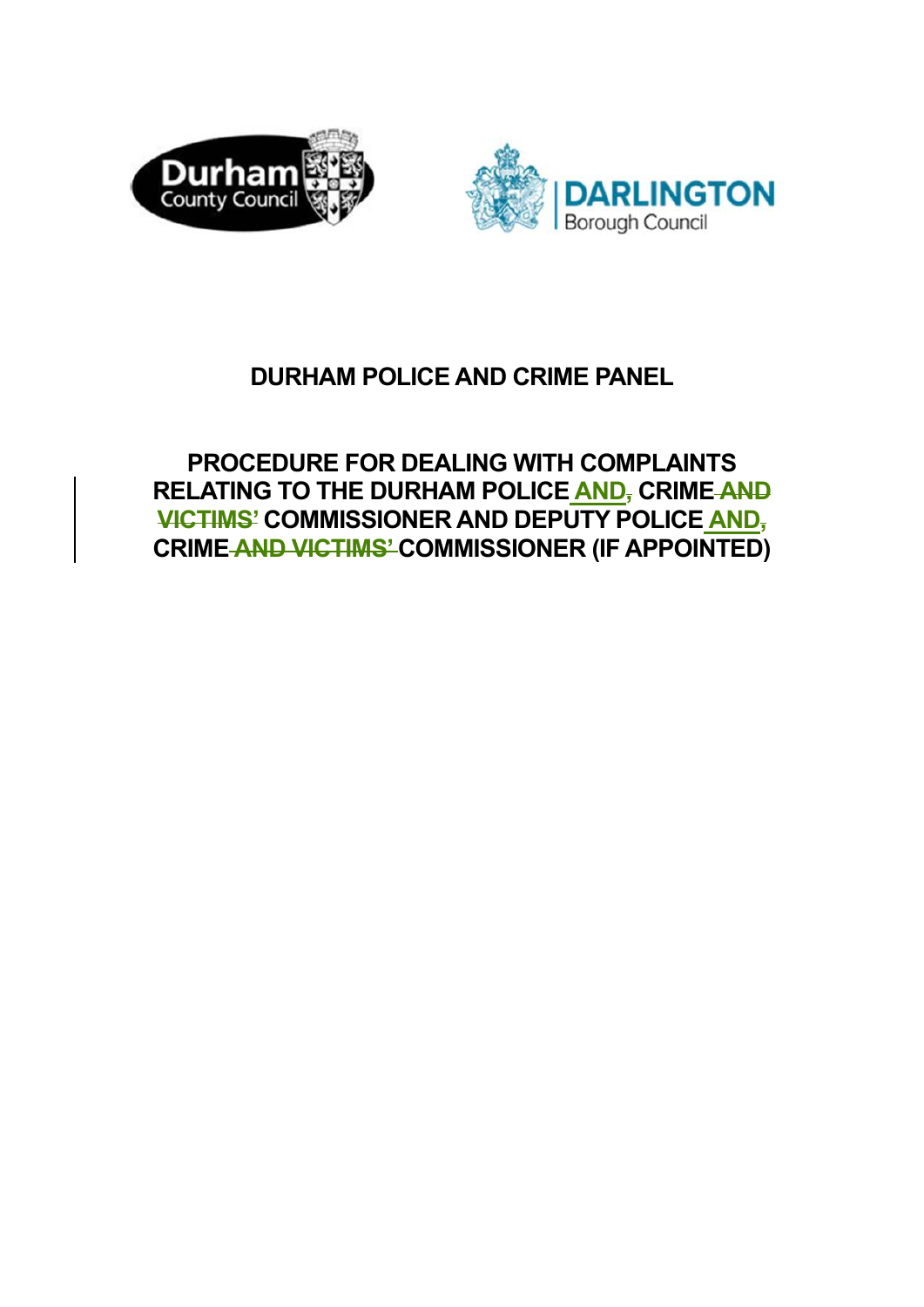# **1 Overview**

- 1.1 This procedure deals with This procedure deals with complaints about the conduct of the Durham Police, Crime and Victims' Commissioner (PCVC) or Deputy Police, Crime and Victims'-Commissioner (DPCVC) (where appointed) (collectively referred to as the Commissioner) in accordance with the requirements of which is required by the Police Reform and Social Responsibility Act 2011 ("the Act") and the Elected Local Policing Bodies (Complaints and Misconduct) Regulations 2012 ("the Regulations).
- 1.2 The appropriate regulations are the Elected Local Policing Bodies (Complaints and Misconduct) Regulations 2012 ("the Regulations") and nothing in this procedure overrules the provisions of those RegulationsWhere this Procedure is inconsistent with the Act or Regulations, the Act or Regulations will take precendence.
- 1.3 There are separate procedures for complaints against the Commissioner's office and staff, complaints regarding operational policing, the Chief Constable and other police officers.
- **2 Role and Jurisdiction of the Panel in relation to Complaints**
- 2.1 The Regulations require the Durham Police and Crime Panel ("the Panel") to handle and consider complaints against the Commissioner.
- 2.22.1 The Durham Police and Crime Panel ("the Panel") is responsible for overseeing the handling of complaints regarding non-criminal behaviour of the Commissioner, wherever that complaint arises from. Criminal complaints about the Commissioner are dealt with by the Independent Office for Police Conduct (IOPC).
- 2.32.2 The Panel cannot impose sanctions but may choose to use their powers to require the Commissioner to attend a hearing to answer questions, request information and documents from the Commissioner and publish a report or recommendation.

# **3 Definitions and Concepts**

3.1 The complaints which can be presented to the Panel can be categorised as follows:

# **Complaint** -

A general complaint about the conduct of the PCC/DPCCThis is a complaint that the Panel is required under the Regulations to record on the Recorded Complaints and Conduct Matters Register database.

## **Conduct Matter** –where there is

This is where there is an indication that the Commissioner may have committed a criminal offence. This could be, for example, through legal proceedings or media reporting. Conduct Matters can arise without a complaint being made. and must be notified to the IOPC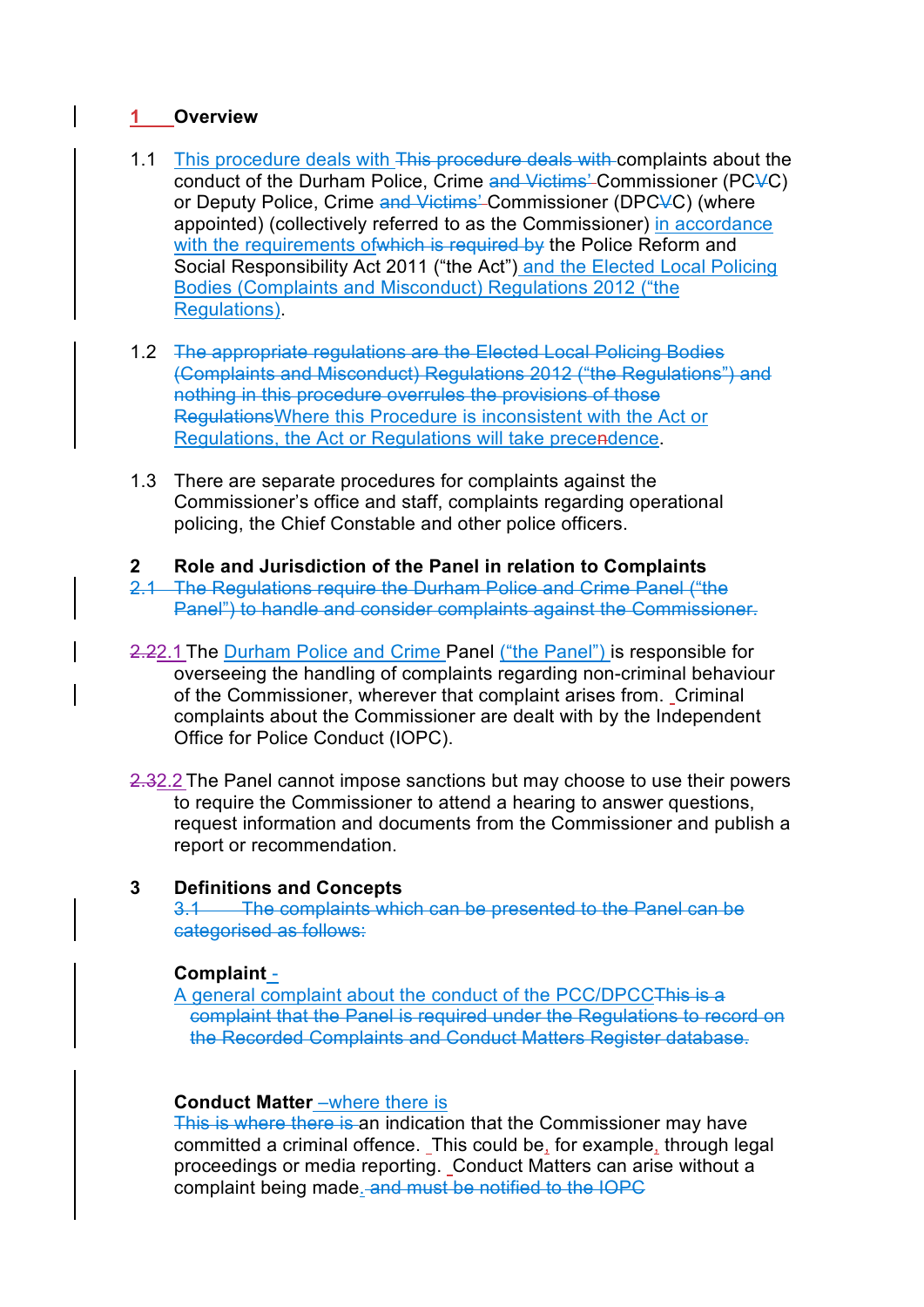**Recorded Complaints and Conduct Matters Register** – an electronic database which records all key details pertaining to complaints against the Commissioner, including the date received, the complainant, a summary of the complaint, the type of complaint (e.g. conduct matter, serious complaint, general complaint) and intended action.

#### **Serious Complaint** -

.

This is a complaint about the conduct of the Commissioner which constitutes or appears to constitute or involve the commission of a criminal offence. The IOPC must be notified of Serious Complaints.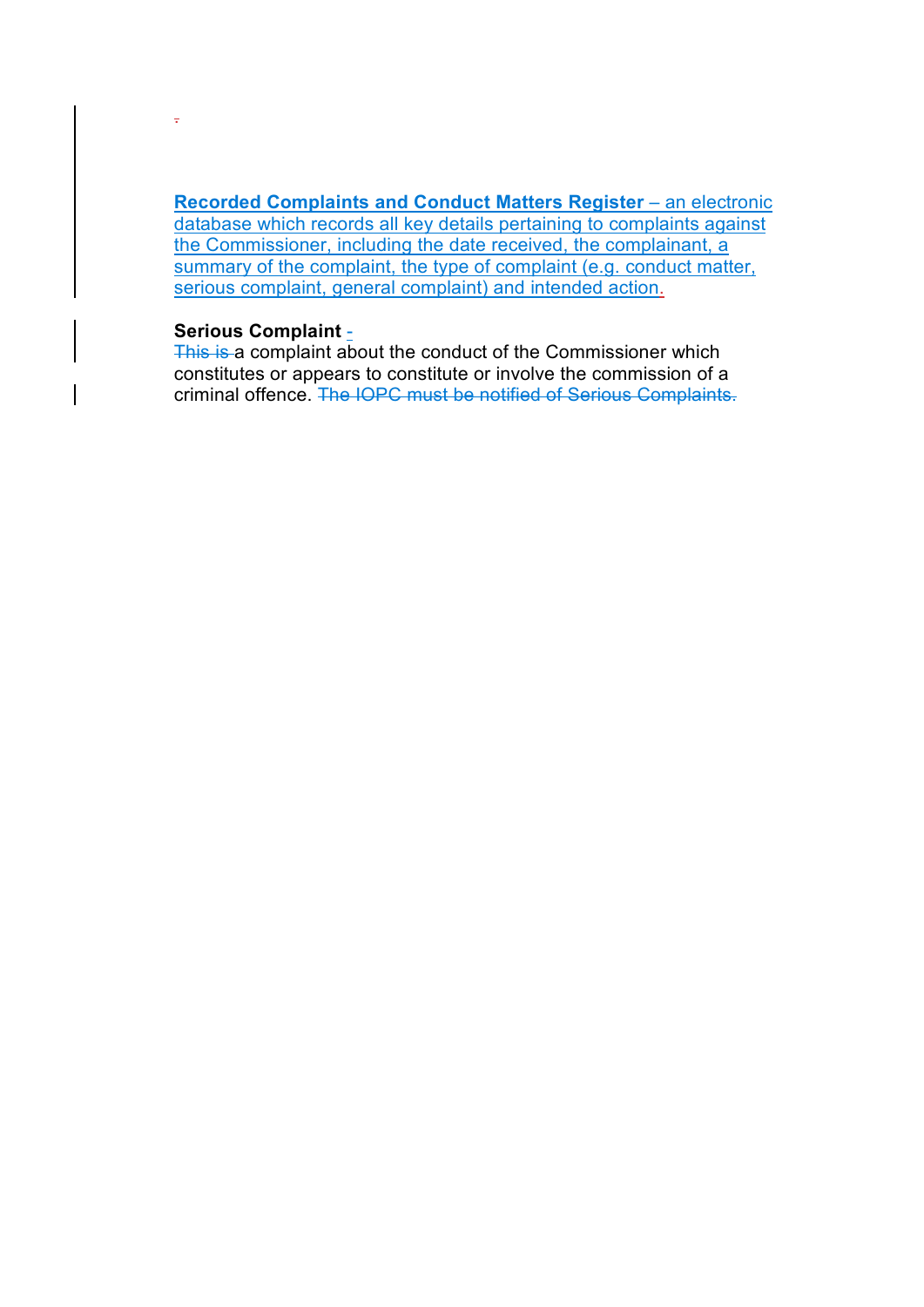# **4 Initial Handling of Complaints**

- 3.2 The Panel has delegated responsibility for the initial handling of complaints to the Clerk and Monitoring Officer to the Panel ("the Clerk"). to the Monitoring Officer to the Office of the Police and Victims Crime Commissioner (the Monitoring Officer) for the initial receipt of complaints and referral to the Panel.
- 4.1
- 4.2 Where possible, Complainants are asked to use the complaint form shown at Annex 1, and provide as much detail as possible. Complaints should be submitted to:

The Monitoring OfficerClerk to the Police and Crime Panel Office of the Durham Police, Crime and Victims' CommissionerDurham County Council **County Hall<del>Police Headquarters</del>** Aykley Heads Durham

DH1 5UL<del>TT</del>

or by email - General. Enquiries PCC@durhampcc.gov.ukhelen.lynch@durham.gov.uk

- 4.3 Where a complaint is submitted to the Office of the Police and Crime Commissioner or Members of the Panel, they should be referred immediately to the Clerk for review.
- 4.4 Where a complaint is submitted directly to the IOPC, the IOPC will notify the Panel unless the IOPC considers that there are exceptional circumstances to justify the notification not being given.

# **On receipt of a complaint**

- 4.5 On receipt of a complaint, the Clerk will review the complaint and take one of the following actions:
	- $(i)$  If the complaint relates to an issue about local crime/ Neighbourhood concerns or other operational policing matters rather than the conduct of the Commissioner, it will be referred to Durham Constabulary in accordance with their relevant procedures.
	- (ii) Conduct matters or Serious complaints will be referred directly to the IOPC as soon as is practicable and in any event not later than the end of the following day when it becomes clear that it should be referred, and provide a copy of the complaint to the Monitoring Officer to the Commissioner within the same timescales.
	- (iii) General complaints regarding the conduct of the Commissioner or complaints, which have been considered by the IOPC and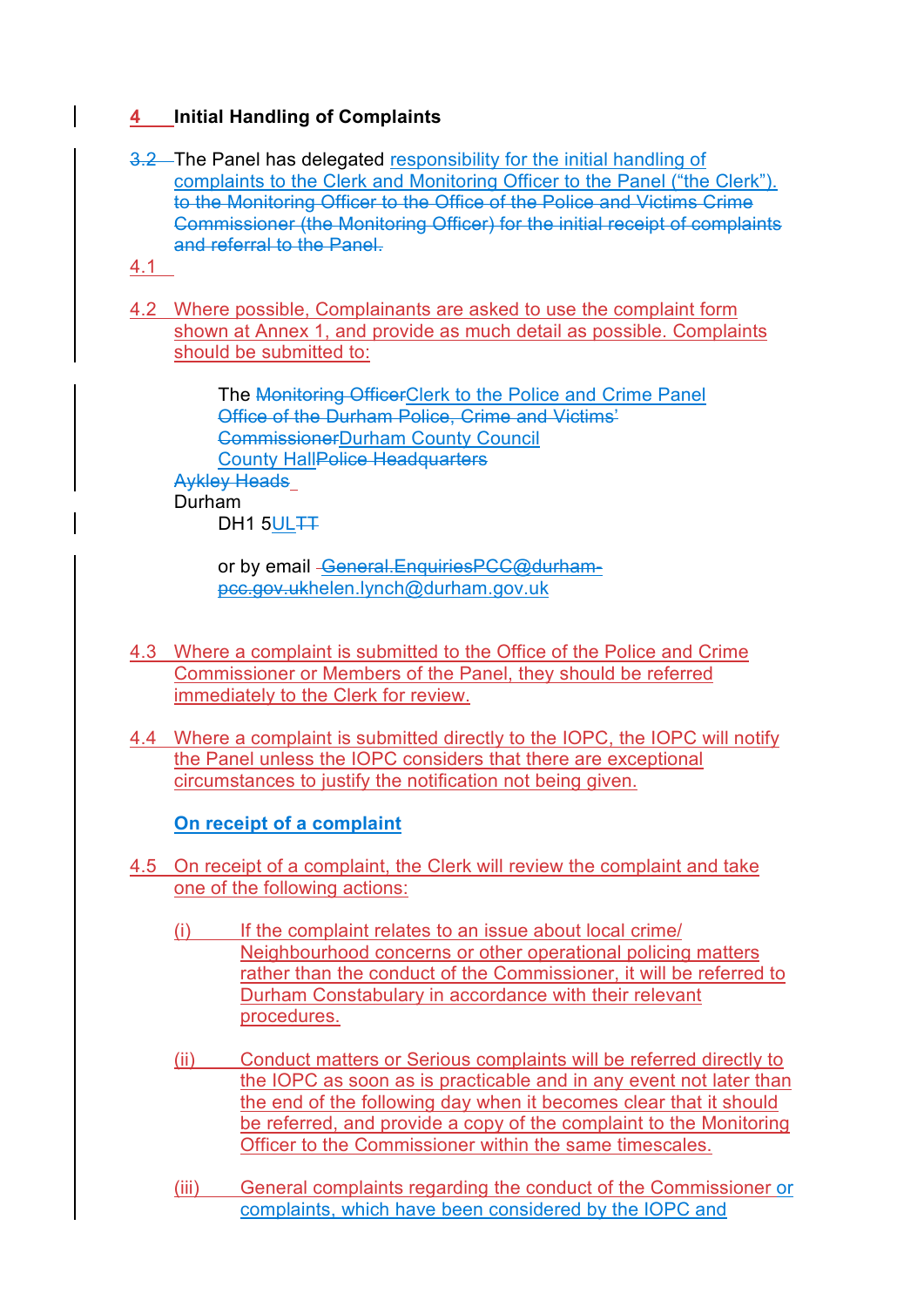referred back to the Panel, will be referred to the Panel for consideration by way of Informal Resolution.

- (iv) The Clerk, in consultation with the Chair and Vice Chair of the Panel can decide not to refer the complaint for resolution or take no action at all in the following circumstances:
	- A complaint by a member of the Commissioner's staff, arising from their work. Such complaints will be referred to the Office for the Police Commissioner to be dealt with in accordance with the relevant employment procedures.
	- A complaint that is more than 12 months old where there is no good reason for the delay or the delay would be likely to cause injustice.
	- A complaint about conduct that is already the subject of another complaint.
	- An anonymous complaint.
	- A complaint which is vexatious, oppressive, trivial or otherwise an abuse of process for dealing with complaints (detailed in Annex 2).
	- A repetitious complaint.

4.5 On receipt of a complaint, the Clerk will review the complaint and take **Consume of the following actions:** 

i) If the complaint relates to an issue about local crime/Neighbourhood concerns or other operational policing matters rather than the conduct of the Commissioner, it will be referred to Durham Constabulary in accordance with their relevant procedures.

 ii) Conduct matters or Serious complaints will be referred directly to the If there is a complaint that alleges criminal conduct, the Monitoring Officer will refer the matter directly to the IOPC as soon as is practicable and in any event not later than the end of the following day when it becomes clear that it should be referred, and provide a copy of the complaint to the Monitoring Officer to the Panel who is also the Clerk to the Panel (the Clerk) Commissioner within the same timescales.

iii) General complaints regarding the conduct of the Commissioner will be referred to the Panel for consideration by way of Informal Resolution.

3.3 Where complaints are presented directly to the Panel these should be immediately directed to the Clerk along with any other available information that is relevant to the complaint. The Clerk will then immediately forward the complaint to the Monitoring Officer for initial handling, unless it appears to the Clerk that the complaint alleges criminal activity. In such an instance the Clerk will direct the complaint immediately to the IOPC as soon as is practicable and in any event not later than the end of the following day when it becomes clear that it should be referred, and provide a copy of the complaint to the Monitoring **Officer**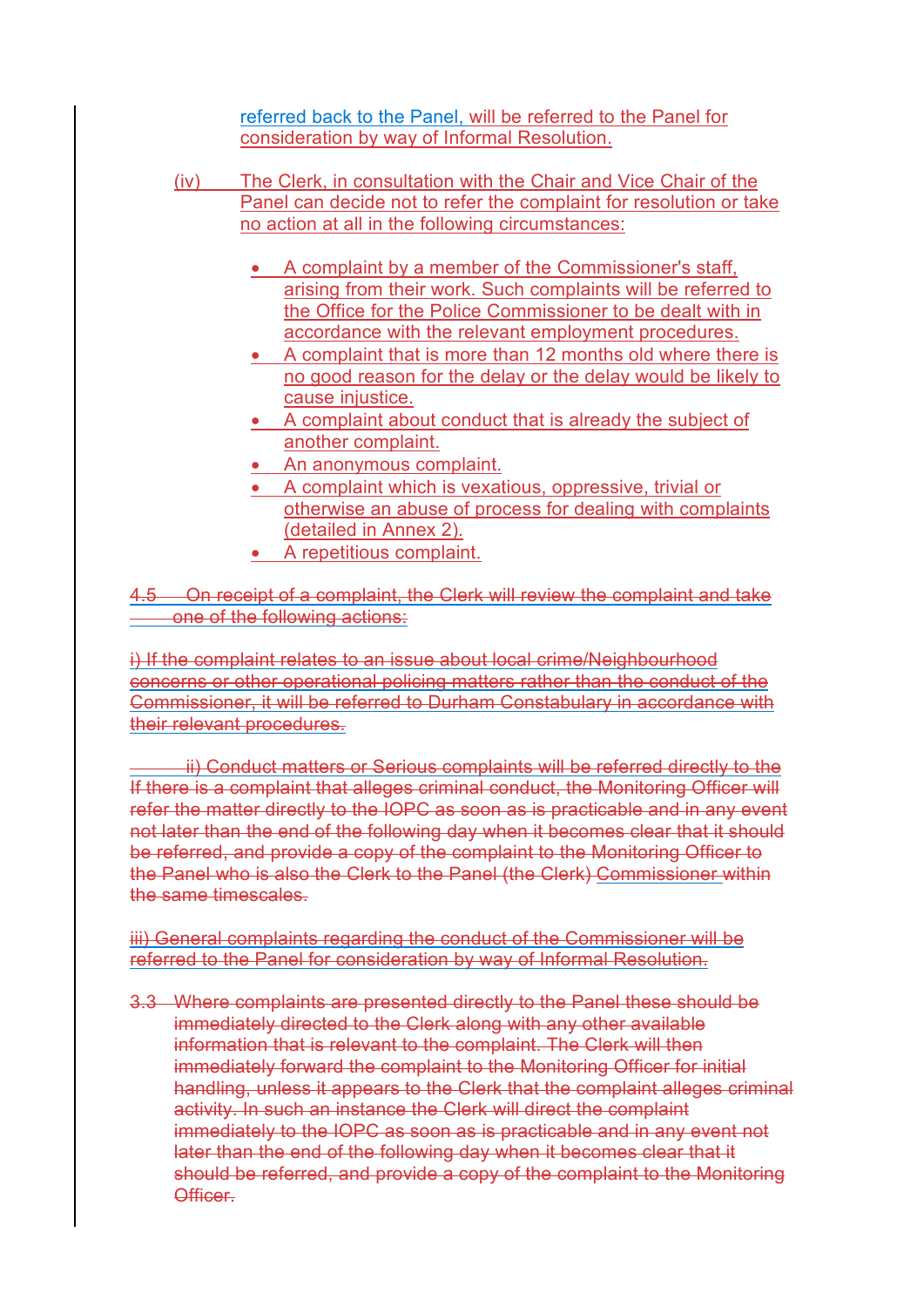3.4 If the complaint is made directly to the Commissioner, the Commissioner must notify the Monitoring Officer in writing of the matter of the complaint and provide details of the steps they have taken to preserve evidence. This must be done by no later than the end of the working day following the day on which the complaint was made and must include its location and whose custody it is in.

3.5 Where a complaint is made to the IOPC, it is the duty of the IOPC to notify the Panel, unless the IOPC considers that there are exceptional circumstances to justify the notification not being given. iv) The Clerk in consultation with the Chair and Vice Chair of the Panel can decide not to refer the complaint for resolution or take no action at all in the following circumstances:

A complaint by a member of the Commissioner's staff, arising from their work. Such complaints will be referred to the Office for the Police Commissioner to be dealt with in accordance with the relevant employment procedures. A complaint that is more than 12 months old where there is no good reason for the delay or the delay would be likely to cause injustice.

4.6 To promote transparency and ensure effective scrutiny, the Clerk will present a report at each regular meeting on complaints which have been subject to initial handling but not referred to the Panel and the reasons for this.

# **Recording of Complaints**

4.7 The Clerk will record all complaints on the Recorded Complaints and Conduct Matters Register ("the Register") unless the complaint has already been recorded, it is or has been the subject of criminal proceedings or the complaint is withdrawn.

A complaint about conduct that is already the subject of another complaint. An anonymous complaint.

A complaint which is vexatious, oppressive, trivial or otherwise an abuse of process for dealing with complaints (detailed in Annex 2). A repetitious complaint.

 4.6 To promote transparency and ensure effective scrutiny, the PanelClerk will present a will receive a report of the Clerk at each regular meeting on complaints which have been subject to initial handling and have not beenbut not referred to the Panel and the reasons for this.

# **Recording of Complaints**

4.7 The Clerk will record all complaints on the Recorded Complaints and Conduct Matters Register ("the Register") unless the complaint has already been recorded, it is or has been the subject of criminal proceedings or the complaint is withdrawn.

**Acknowledgement of Complaints**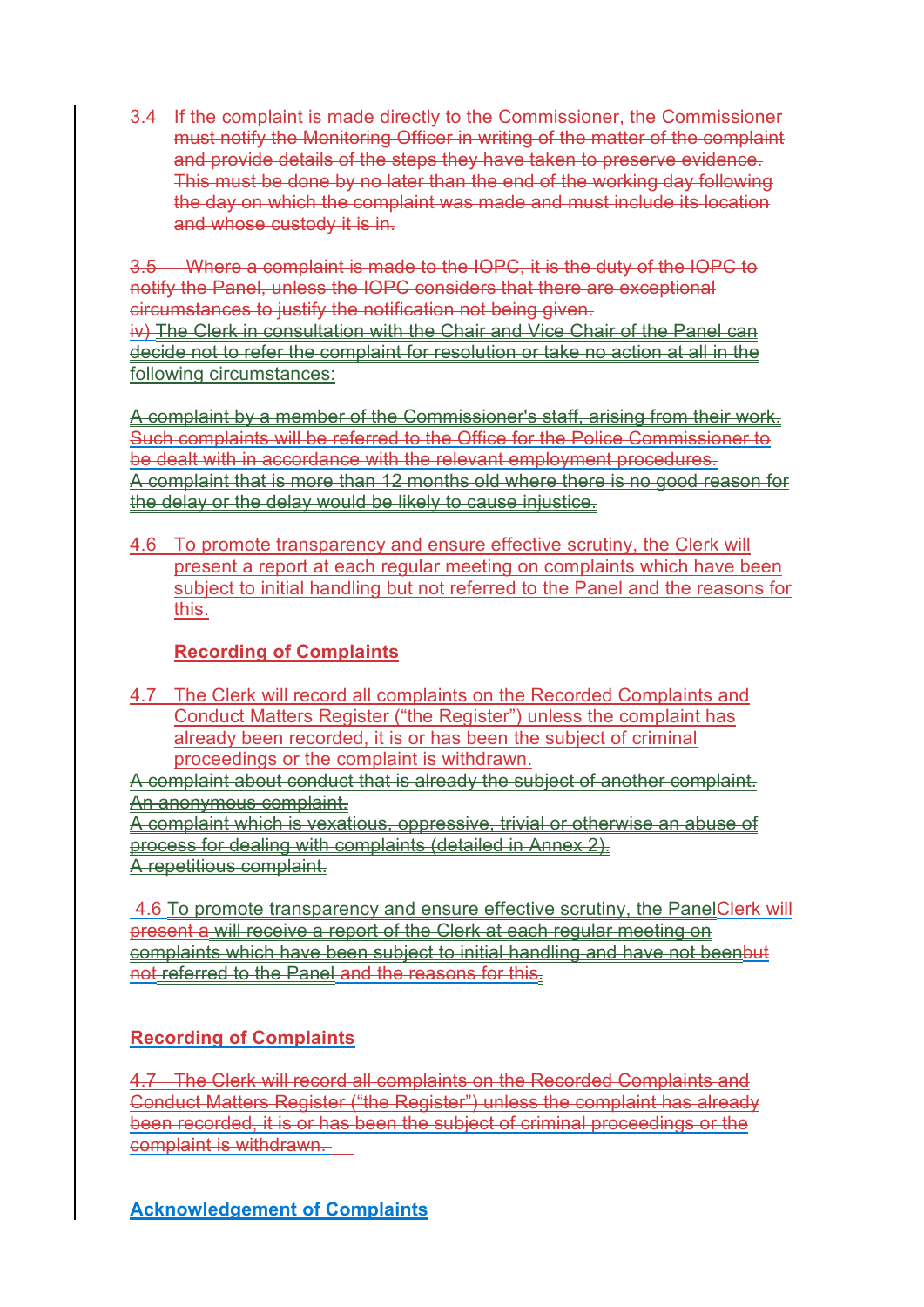4.8 The Clerk will acknowledge receipt of the complaint, confirm that it has been recorded on the Register and whether the complaint has been referred to the IOPC or whether it will be referred to the Panel. Where possible, complaints should be acknowledged within five working days.

4.8 The Clerk will acknowledge receipt of the complaint, confirm that it has been recorded on the Register and whether the complaint has been referred to the IOPC or whether it will be referred to the Panel. Where possible, complaints should be acknowledged within five working days. Where possible, the complaints should be acknowledged within five working days.

# **Duty to obtain & preserve evidence**

 **Duty to obtain & preserve evidence** 

- 4.9 When a complaint comes to the attention of the Panel, it is under a duty to secure that all appropriate steps are taken to obtain and preserve evidence in relation to the conduct in question, both initially and from time to time after that.
- 4.10 The Clerk, in consultation with the Chair and Vice-Chair of the Panel, will liaise with the IOPC in relation to the obtaining and preservation of evidence.
- 4.11 The Panel may make formal requests or take such steps as considered expedient or necessary for obtaining and preserving evidence in relation to the conduct in question. This may include requests concerning the disposition of property and resources in the PCC's office (such as buildings, assets, equipment, supplies, accounts, records, information, electronic data etc.) or to the Commissioner, an employee of the Commissioner or any person or organization having a current or past contractual relationship with the PCCs office, its predecessors or in receipt of grant from such bodies.
- 4.12 Any person given a direction by the Panel under this Procedure shall comply with it in full and generally co-operate with the Panel and its authorised Officers in the discharge of their statutory duties under the Regulations.
- 4.13 The Panel shall be informed of any instances where there has been complete or partial failure to comply with any request regarding evidence.

4.9 When a complaint comes to the attention of the Panel, it is under a duty to secure that all appropriate steps are taken to obtain and preserve evidence in relation to the conduct in question, both initially and from time to time after that.

4.10 The Clerk, in consultation with the Chair and Vice-Chair of the Panel, will liaise with the IOPC in relation to the obtaining and preservation of evidence.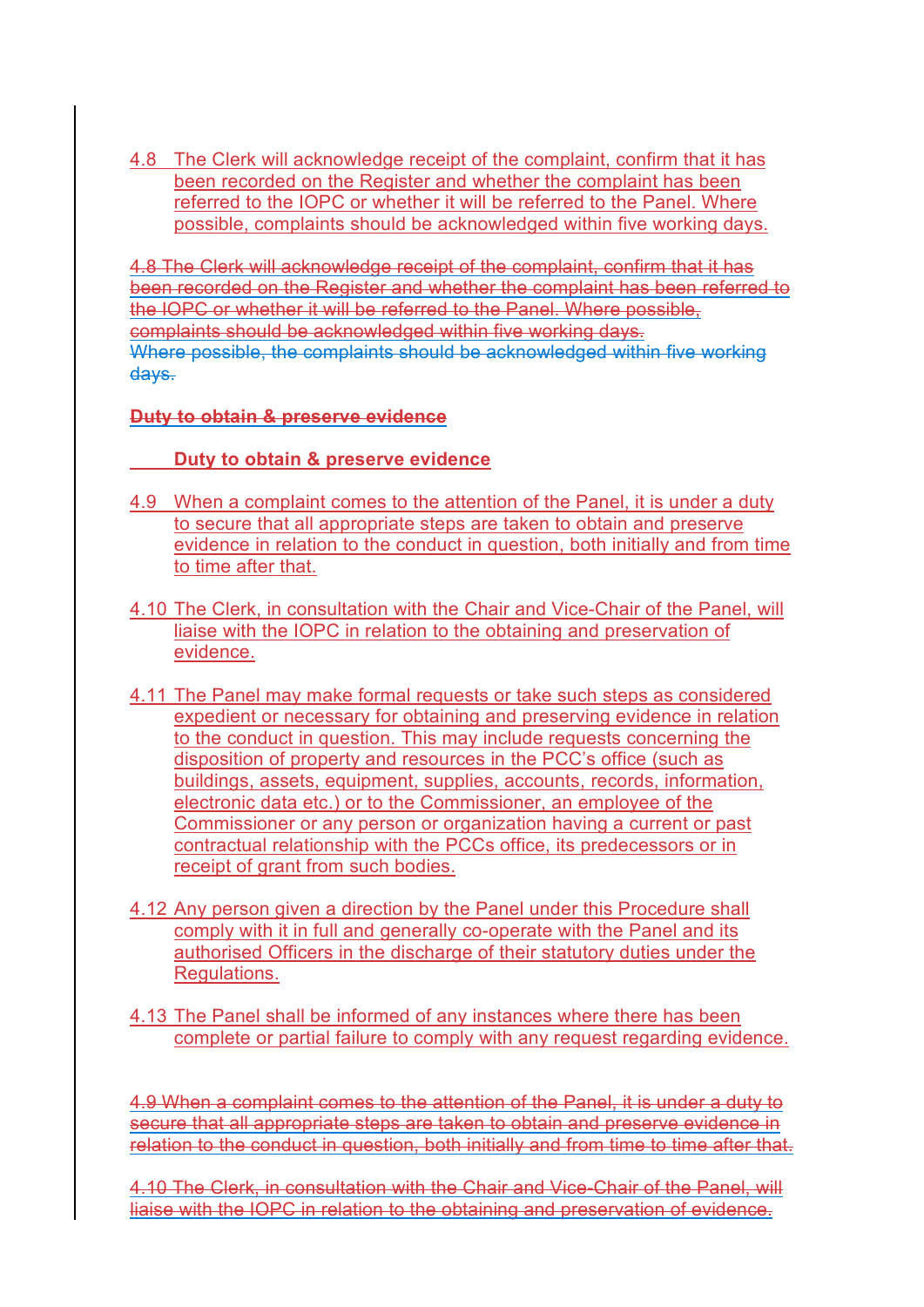4.11 The Panel may make formal requests or take such steps as considered expedient or necessary for obtaining and preserving evidence in relation to the conduct in question. This may include requests concerning the disposition of property and resources in the PCC's office (such as buildings, assets, equipment, supplies, accounts, records, information, electronic data etc.) or to the Commissioner, an employee of the Commissioner or any person or organization having a current or past contractual relationship with the PCCs office, its predecessors or in receipt of grant from such bodies.

4.12 Any person given a direction by the Panel under this Procedure shall comply with it in full and generally co-operate with the Panel and its authorised Officers in the discharge of their statutory duties under the Regulations.

4.13 The Panel shall be informed of any instances where there has been complete or partial failure to comply with any request regarding evidence.

# **5. Complaints to be dealt with by the Panel – Informal Resolution**

- 5.1 The Clerk will provide details of the complaint to the Commissioner and invite them to respond to the complaint. The Commissioner will usually be given two weeks in which to provide their response.
- 5.2 The Clerk will prepare a report for the Panel (or if considered appropriate a sub-Committee of the Panel), setting out the pertinent details of the complaint and the Commissioner's response to the complaint. The report will also detail the relevant legislation, regulations and guidance with recommendations on the next steps.

5.1 The Clerk will write to the person complained about, setting out timescales and providing details about the informal resolution procedure and giving them two weeks to make comments in response to the complaintprovide details of the complaint to the Commissioner and invite them to respond to the complaint. The Commissioner will usually be given two weeks in which to provide their response.

# 5.2.

The Clerk will compileprepare a brief report for the Panel (or if considered appropriate a sub-Committee of the Panel), setting out the pertinent details of the complaint and the Commissioner's, responses to the complaint and comments on matters of fact on the draft report. The report will also detail the relevant legislation, regulations and guidance with recommendations on the next steps.

5.3 The Clerk will share a copy of the draft report with the Complainant and the Commissioner and offer the opportunity to comment on matters of fact within the draft report. They will also be asked to make representations as to whether the outcome of the complaint should be published. The Complainant and Commissioner will usually be given at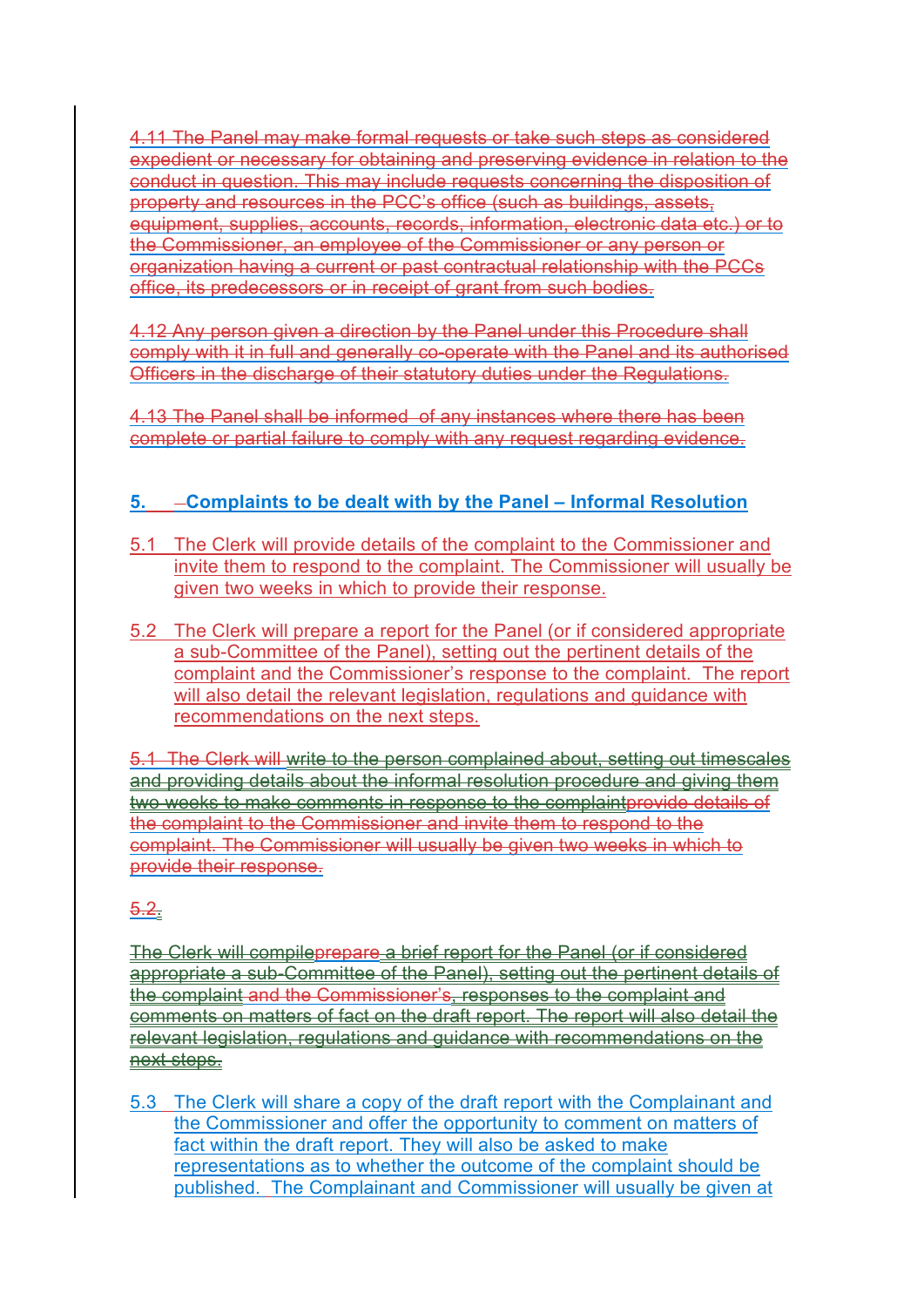least seven days to provide their comments/representations.

- 5.4 The Clerk will finalise the report, including any comments/representations received by the Complainant and/or Commissioner, to be presented at a meeting of the Panel Upon meeting, the Panel (or a Sub-Committee of it where applicable).
- 5.5 The Panel will first consider whether the complaint has been satisfactorily dealt with and, subject to any representations by the complainant, may decide to treat the complaint as having been resolved. In such a case, the Panel's reasons will be recorded and notified to the parties.
- 5.6 If the Panel believes that the matter has not yet been satisfactorily dealt with, it will determine the most suitable course of action to assist informal resolution, taking into account any applicable guidance issued by the Secretary of State and any applicable guidance issued by the IOPC. Any such action plan will include an indicative timeframe.
- 5.7 In determining the most suitable course of action, the Panel may request that the Commissioner provides information or attends before the Panel to answer questions.
- 5.8 The Panel shall have regard to:
	- The Code of Conduct of the Commissioner;
	- Whether the complaint discloses a specific conduct failure identifiable with the Code of Conduct of the Commissioner;
	- Whether the complaint related to operational policing matters which the Commissioner has no authority over; and
	- The remedies available to it.

 $\frac{1}{2}$ The Code of Conduct of the Commissioner:

Whether the complaint discloses a specific conduct failure identifiable within the Code of Conduct of the Commissioner; Whether the complaint related to operational policing matters which the Commissioner has no authority over; and

The remedies available to it.

5.9 Informal resolution may not involve an investigation and it is not a disciplinary process. The intention is for the procedure to be flexible so it can be adapted to individual circumstances. The aim is to resolve a complaint to the satisfaction of the parties involved. For example, the Commissioner may agree that an apology would be appropriate, an explanation might resolve the concern, or an agreement on how to move forward may be reached following mediation.

# 5.10

5.10 In considering the complaint, the Panel will meet in private. The Panel can take any steps that it considers appropriate to resolve the complaint provided that those steps do not amount to a sanction. Such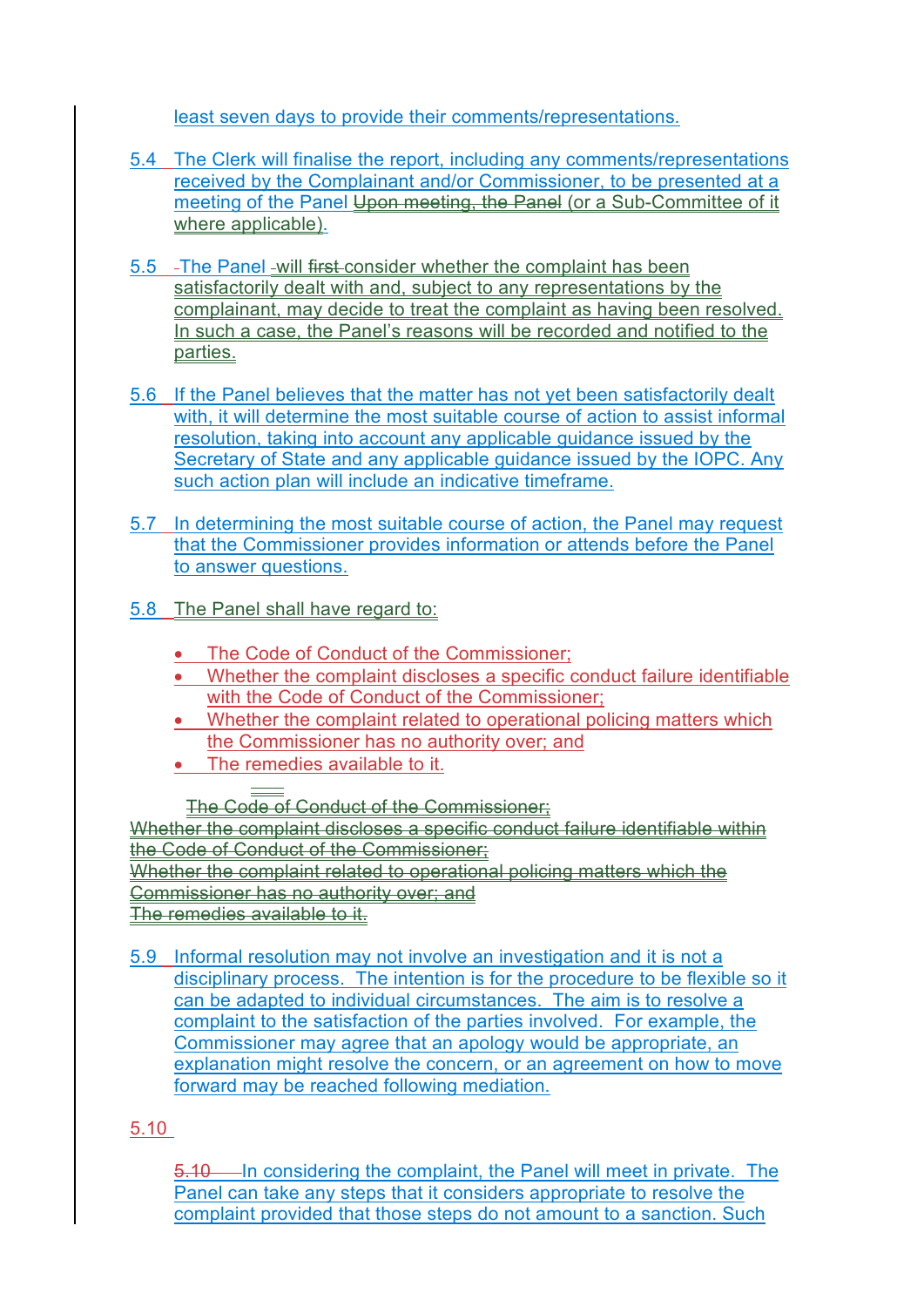steps may include (but are not limited to): If the Panel believes that the matter has not yet been satisfactorily dealt with, it will determine the most suitable course of action to assist informal resolution, taking into account any applicable guidance issued by the Secretary of State and any applicable guidance issued by the IOPC. Any such action plan will include an indicative timeframe. Any action plan may include the following:

- Asking Requesting the Clerk to the Panel to write an explanatory letter to the complainant on behalf of the Panel;
- Requesting that an officer of the PCVC's Office write an explanatory letter to the complainant;
- Suggesting a change to the Office of the PCVC policy;
- Requesting that the Commissioner apologises in respect of the conduct complained of an apology be tendered by the person complained about (no apology may be tendered on behalf of the person complained againstCommissioner unless that person hasthey have admitted the alleged conduct and agreed to the apology).

5.11 In accordance with Regulations, the Panel will not conduct an investigation. The Panel may exercise its delegated powers to require the person complained against to provide information or documents or attend before it to answer questions or give evidence, as this will not be regarded as an investigation. However, any other step intended to gather information about the complaint, other than inviting the comments of the complainant and the person complained against, will not be permitted.

5.11 The Panel will consider whether the outcome of the complaint shall be published. The Panel shall not publish any part of any such record unless the Panel;

- (i) has given the complainant and Commissioner the opportunity to make representations in relation to the proposed publication; and
- (ii) having considered any such representations, is of the opinion that publication is in the public interest.

i)has given the complainant and Commissioner the opportunity to make representations in relation to the proposed publication; and

ii) having considered any such representations, is of the opinion that publication is in the public interest.

5.12 If, at any stage, the IOPC informs the Panel that it requires the complaint to be referred to it, or if the Clerk in consultation with the Chair and Vice-Chair of the Panel decides that the matter has a criminal element and therefore needs to be referred to the IOPC, the informal resolution process will be discontinued.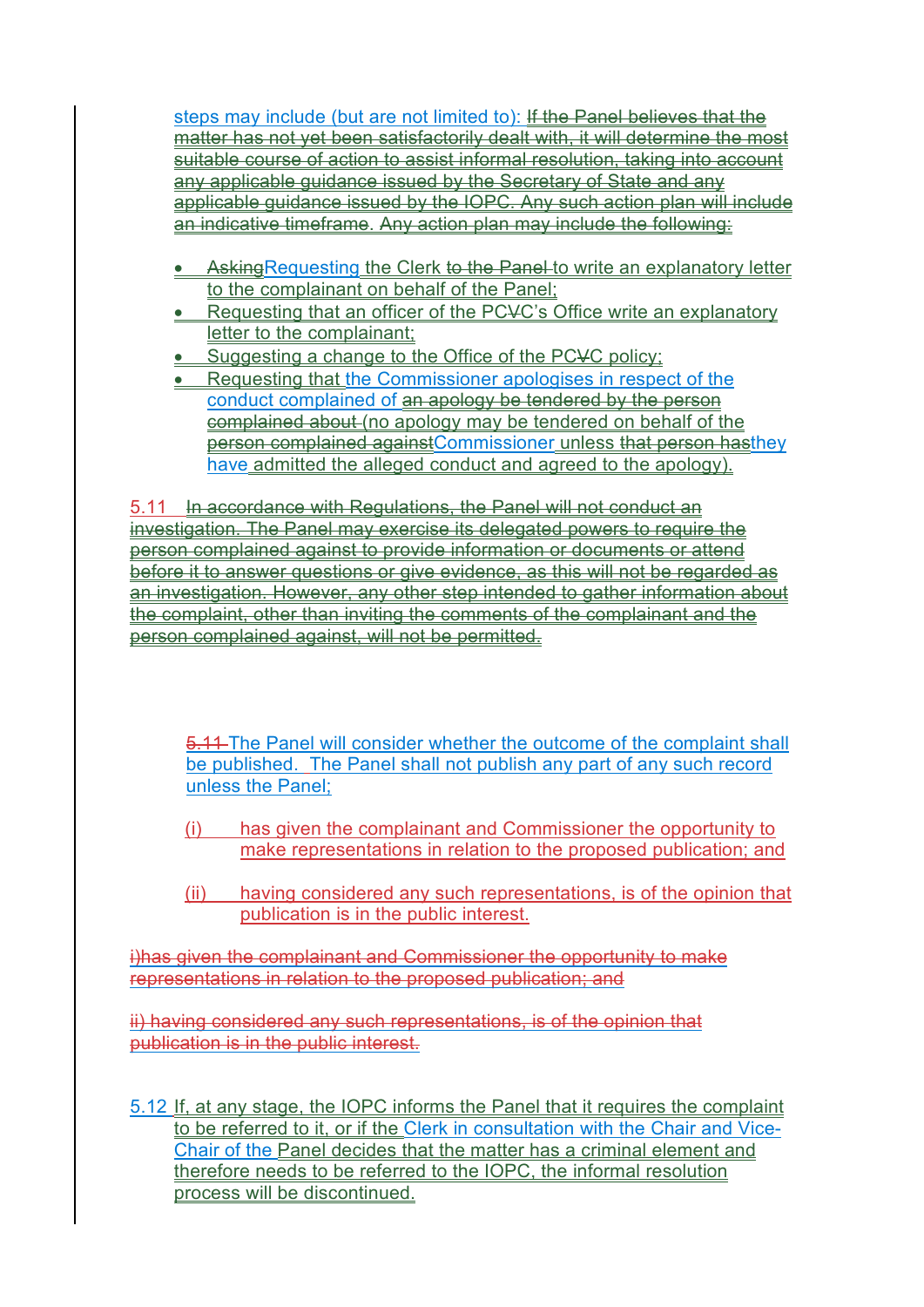The Clerk will make a record of any informal resolution and will, usually within five working days, provide copies to the complainant and the person complained about.

- The Panel shall not publish any part of any such record unless the Panel:
	- **has given the complainant and the person complained against the** opportunity to make representations in relation to the proposed publication; and
		- having considered any such representations, is of the opinion that publication is in the public interest.

 **In considering complaints against the Commissioner, the Panel will meet in private and will report to each quarterly scheduled meeting of the Panel summarising any complaints that have been considered since the last meeting, including the outcome.** 

**Notification of the outcome of complaints** 

5.13 A record of the outcome (decision notice) must be made as soon as practicable after the process is completed. Copies must be provided to the complainant and the person complained against. The Clerk will usually aim to do this within seven days of the Panel meeting.

# 5.14

5.14 If applicable, the Clerk will arrange for the outcome of the complaint to be published. The Panel may decide to publish the decision notice if it is considered to be in the public interest and having provided the complainants and the Commissioner the opportunity to make representations on whether or not it should be published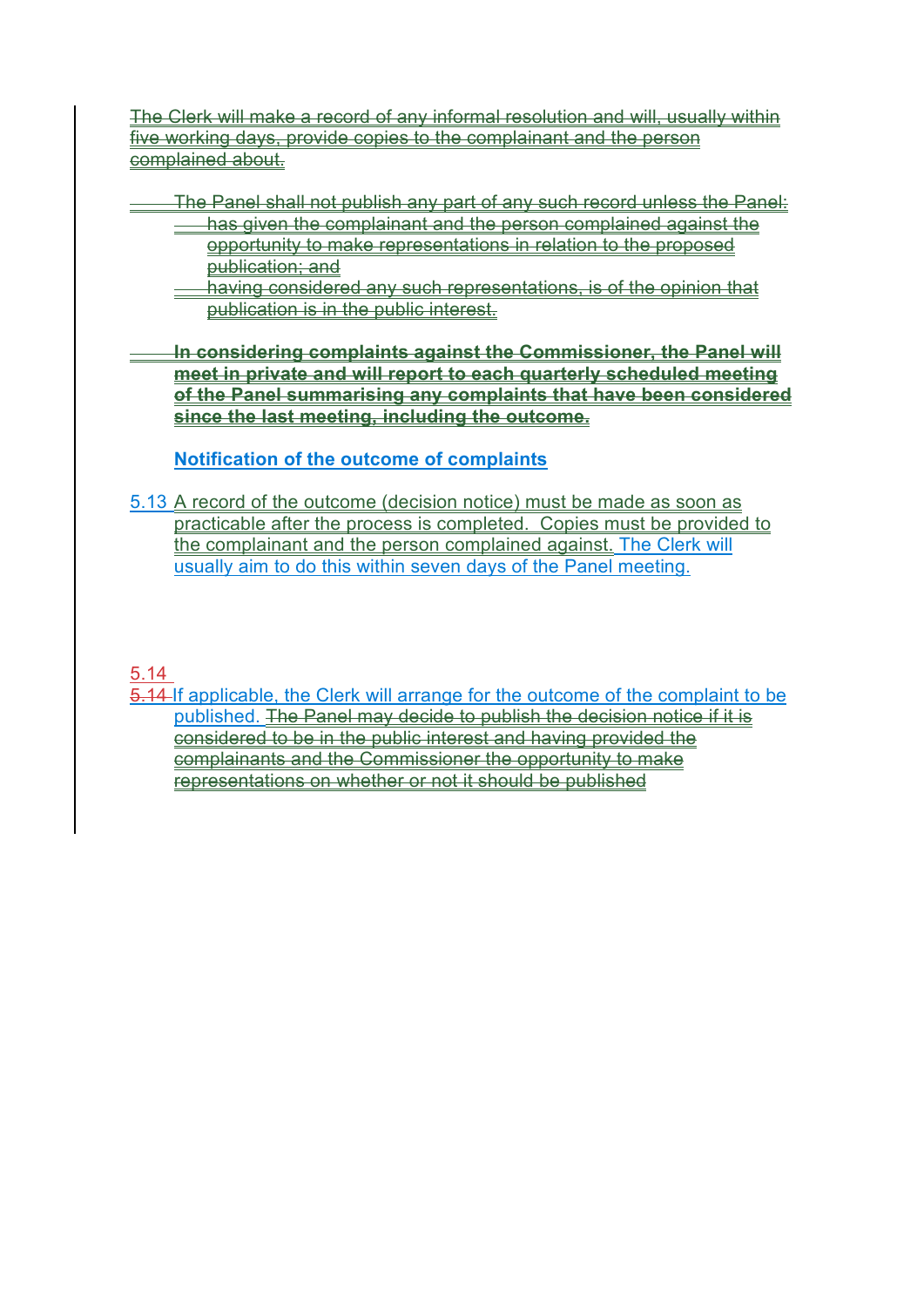# **6. Withdrawn Complaints**

6.1 A complainant can withdraw or discontinue their complaint at any time by notifying the Panel in writing (addressed to the Clerk) and signing the notification. The Clerk will record the complaint as having been withdrawn on the Register.

6.2 Where a complaint has been referred to the IOPC, the Clerk will notify the IOPC of the complainant's notification of withdrawal/discontinuance.

6.3 The Panel may decide not to treat the complaint as withdrawn, but to treat it as a Conduct Matter and refer it to the IOPC in accordance with the procedure referred to above. This decision will be made by the Clerk in consultation with the Chair and Vice-Chair of the Panel.

6.4 The Clerk will notify the Commissioner that the complainant has withdrawn or discontinued their complaint and if it is a matter that the Panel intends to refer to the IOPC as a Conduct Matter or Serious Complaint.

# **5 Conduct occurring outside England and Wales**

- 5.1 The Commissioner has a duty to notify the Panel of any allegation, investigation or proceedings in relation to their conduct which would otherwise be a Conduct Matter under the Regulations only by reason of the fact that the conduct in question did not occur in England or Wales.
- 5.2 If the Panel receives such a notification from the Commissioner then they shall handle it in whatever manner (if any) that the Panel thinks fit.
- 5.3 Accordingly, by no later than the end of the working day following the day on which the investigation, allegation or proceedings (as above) comes to their attention, the Commissioner shall notify the Panel via the Clerk in writing of the matter.

# **7 Record Keeping and Provision of Information**

7.1 The Register and records relating to complaints against the Commissioner will be retained for 12 months after the Commissioner leaves office.

7.2 On receipt of a notification from the IOPC for documents or information from the Panel, the Clerk shall provide all such information, documents and evidence as requested to the IOPC.

# **8 Appeals**

8.1 There is no right of appeal to informal resolution.

8.2 Where all other procedures have been exhausted and the complainant is still not happy about the way their complaint has been handled, they can refer the matter to The Local Government and Social Care Ombudsman.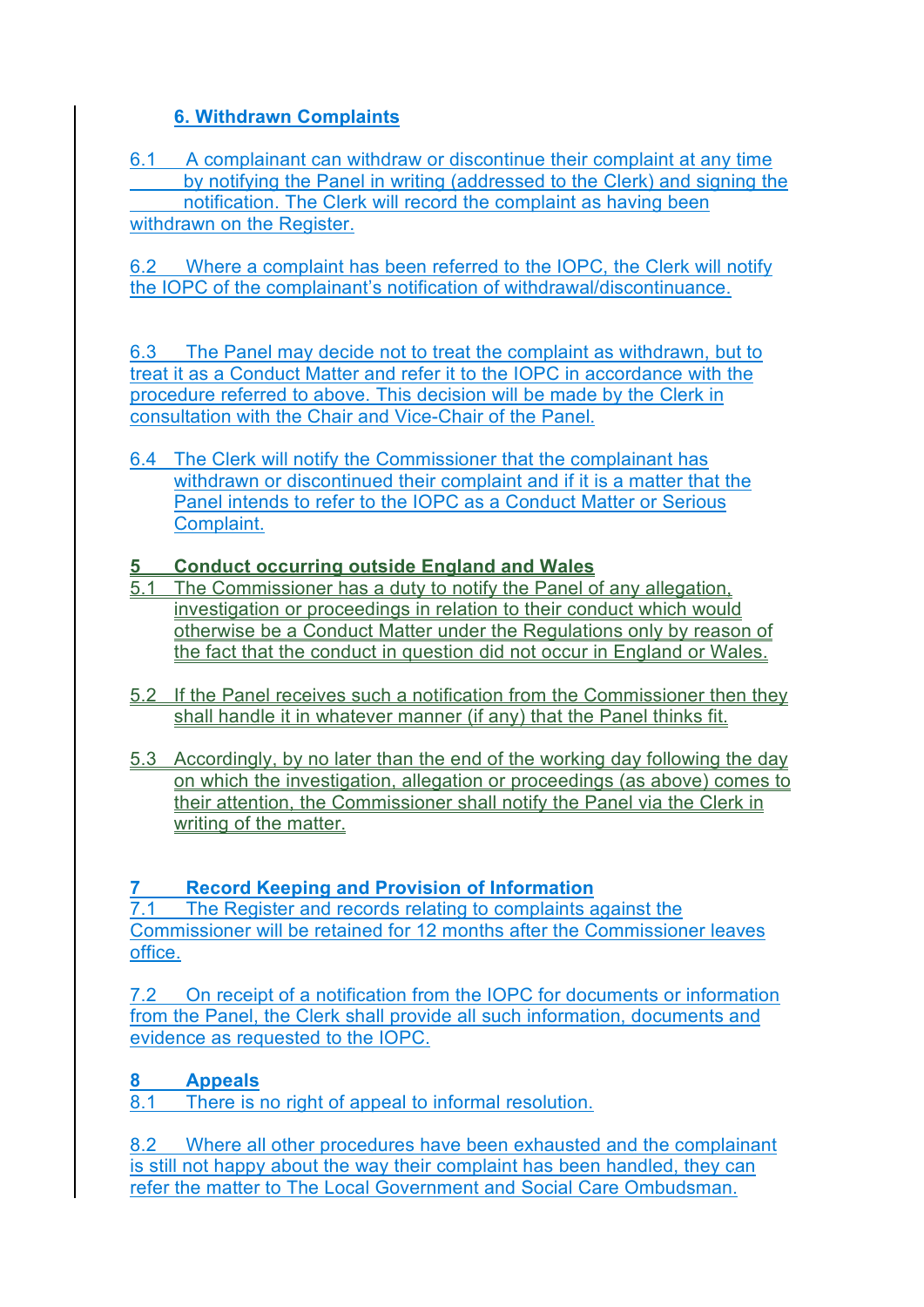Contact details can be found at http://www.lgo.org.uk/making-a-complaint/ or by telephone contacting 0300 061 0614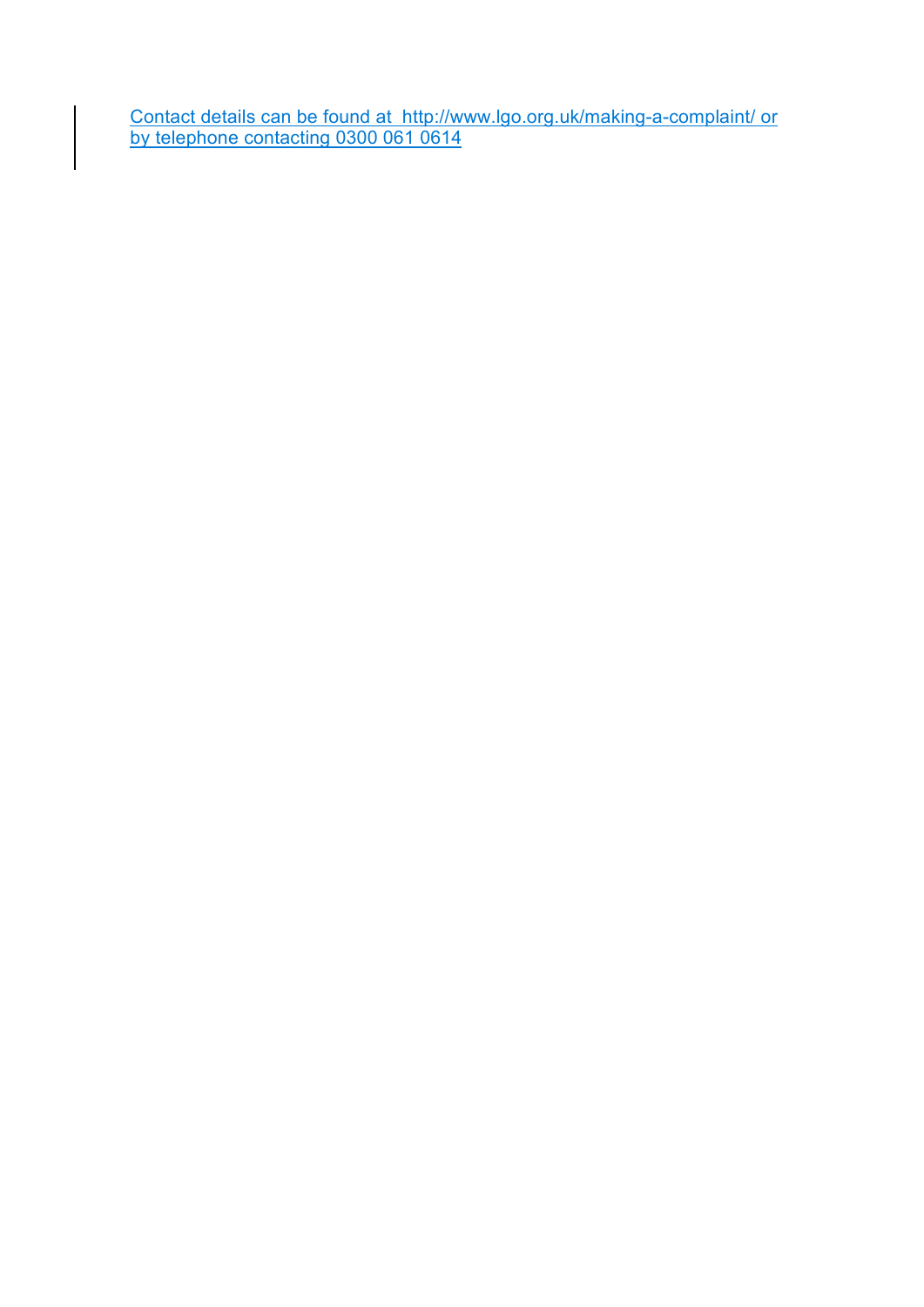#### Duty to preserve evidence

3.6 Where a complaint is made, the first task is to ensure that all appropriate steps are taken to obtain and preserve evidence relating to the complaint. This duty is ongoing until or unless arrangements are made for the compliant to be dealt with through informal resolution. This is the exception because informal resolution does not involve investigation of the complaint i.e. obtaining evidence about it.

#### **4** Notification and recording of complaints

- 4.1 Where a complaint is considered by the Monitoring Officer to have substance to it, they will refer the complaint back to the Panel for recording and consideration. This will be done by presenting the complaint to the Clerk to the Panel within five working days.
- 4.2 If the Monitoring Officer considers that either there is an actual, or there could be a perceived, conflict of interest in respect of them taking any of the decisions they shall refer the matter to the Clerk for the Panel for consideration. Such referral will be made no later than two working days after identifying the actual or perceived conflict of interest.
- 4.3 If the complaint relates to another police force area, the Panel for that area must be notified by the Clerk to the Panel.
- 4.4 If the complaint relates to the force area for the Panel it will be recorded on the database unless section 5.8 and 6 of this procedure apply.
- 4.5 If the complaint is recorded, the complainant and the person complained against will be provided with a copy of the record of complaint. In certain circumstances the record may be anonymised to protect the identity of the complainant or any other person. In some cases the Clerk may decide not to provide a copy of the record, if doing so might prejudice any criminal investigation or pending proceedings or would, in some other way, not be in the public interest.
- 4.6 Any decision not to provide the record will be kept under regular review.
- 4.7 The duty to provide a copy of the record does not apply where the complaint has been, or is already being, dealt with by criminal proceedings, or where the complaint is withdrawn.
- 4.8 The Clerk in conjunction with the Chair and Vice Chair may also take the decision not to record the complaint and take no further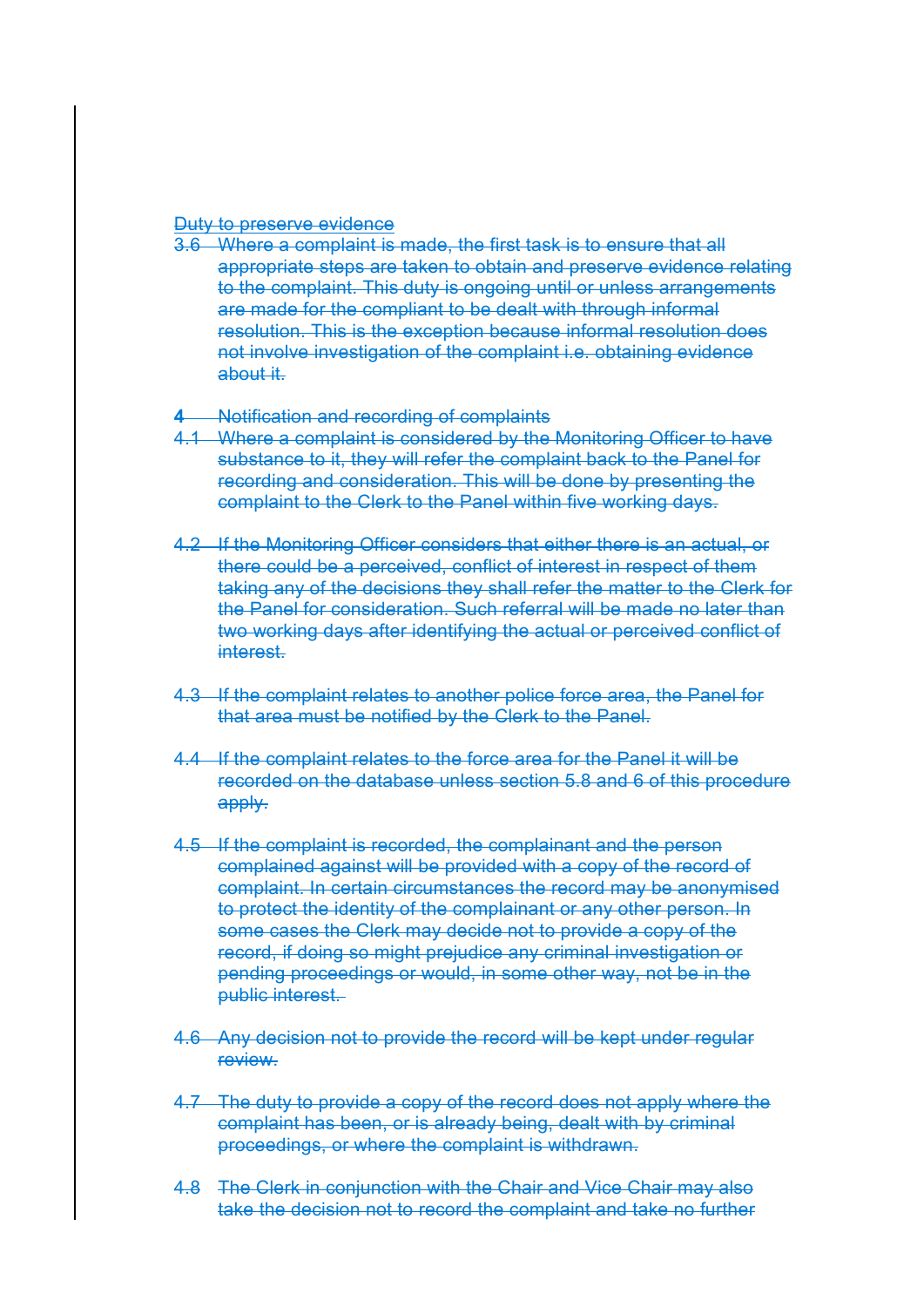action if the compliant falls within one on more of the categories which are detailed at section 6 below-

#### **5 Circumstances when the Panel does not need to deal with a complaint**

- 5.11.1 The Clerk in consultation with the Chair and Vice Chair of the Panel can decide not to refer the complaint for resolution or take no action at all in the following circumstances:
	- A complaint by a member of the Commissioner's staff, arising from their work.
	- A complaint that is more than 12 months old where there is no good reason for the delay or the delay would be likely to cause injustice.
	- **A** complaint about conduct that is already the subject of another complaint.
	- **An anonymous complaint.**
	- A complaint which is vexatious, oppressive, trivial or otherwise an abuse of process for dealing with complaints (detailed in Annex 2).
	- **A** repetitious complaint.

The complainant will be notified if the decision is taken not to deal with a complaint.

5.21.1 To promote transparency and ensure effective scrutiny, the Panel will receive a report of the Clerk at each regular meeting on complaints which have been subject to initial handling and have not been referred to the Panel.

#### **The Panel's duties on notification of a Complaint**

- 6.1 Where a complaint does not need to be referred to the IOPC or has been referred back to the Panel by the IOPC, the Monitoring Officer will:
	- **i.** provide the complainant and the person complained about the contact details of the Clerk.
	- ii. refer the complaint and copies of all the associated paperwork, to the Clerk within two working days of consideration of the complaint.
- 6.2 On receipt of the complaint, the Clerk to the Panel will:
	- i. assess the complaint to ensure that it clearly identifies the alleged conduct matter.
	- **Frefer unclear complaints back to the Monitoring Officer seeking** further information.
	- iii. consider whether the complaint has been satisfactorily dealt with and if so, consult with the complainant to treat the complaint as withdrawn.
	- iv. in appropriate cases, consider in consultation with the Chair of the Panel whether the complaint is suitable for the disapplication of the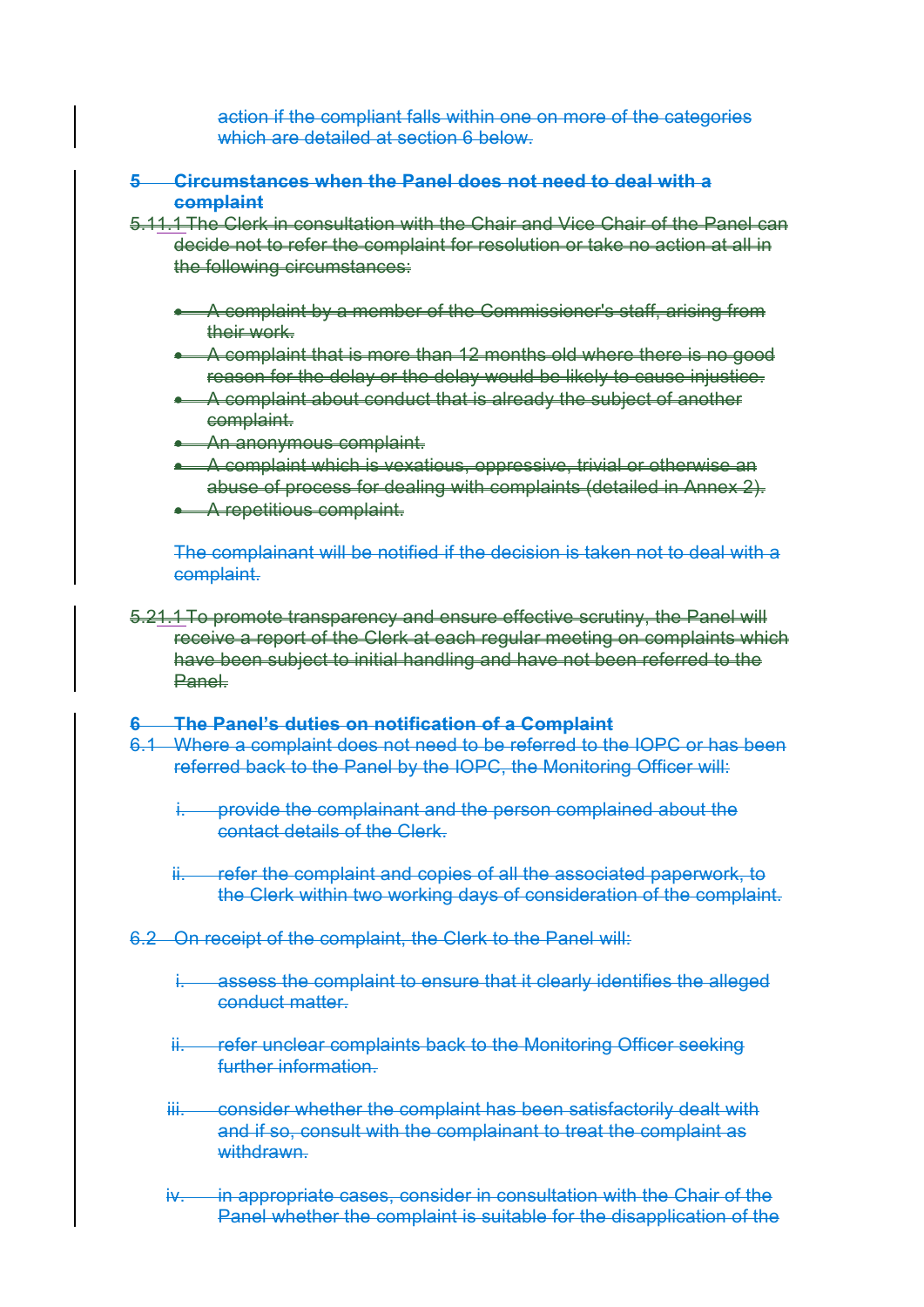Regulations (section 6). Where a complaint may be suitable for disapplication of the Regulations, the Clerk will consult with the Complainant and the Commissioner before determining whether a disapplication is appropriate. Where disapplication applies the complaint will be recorded as complete.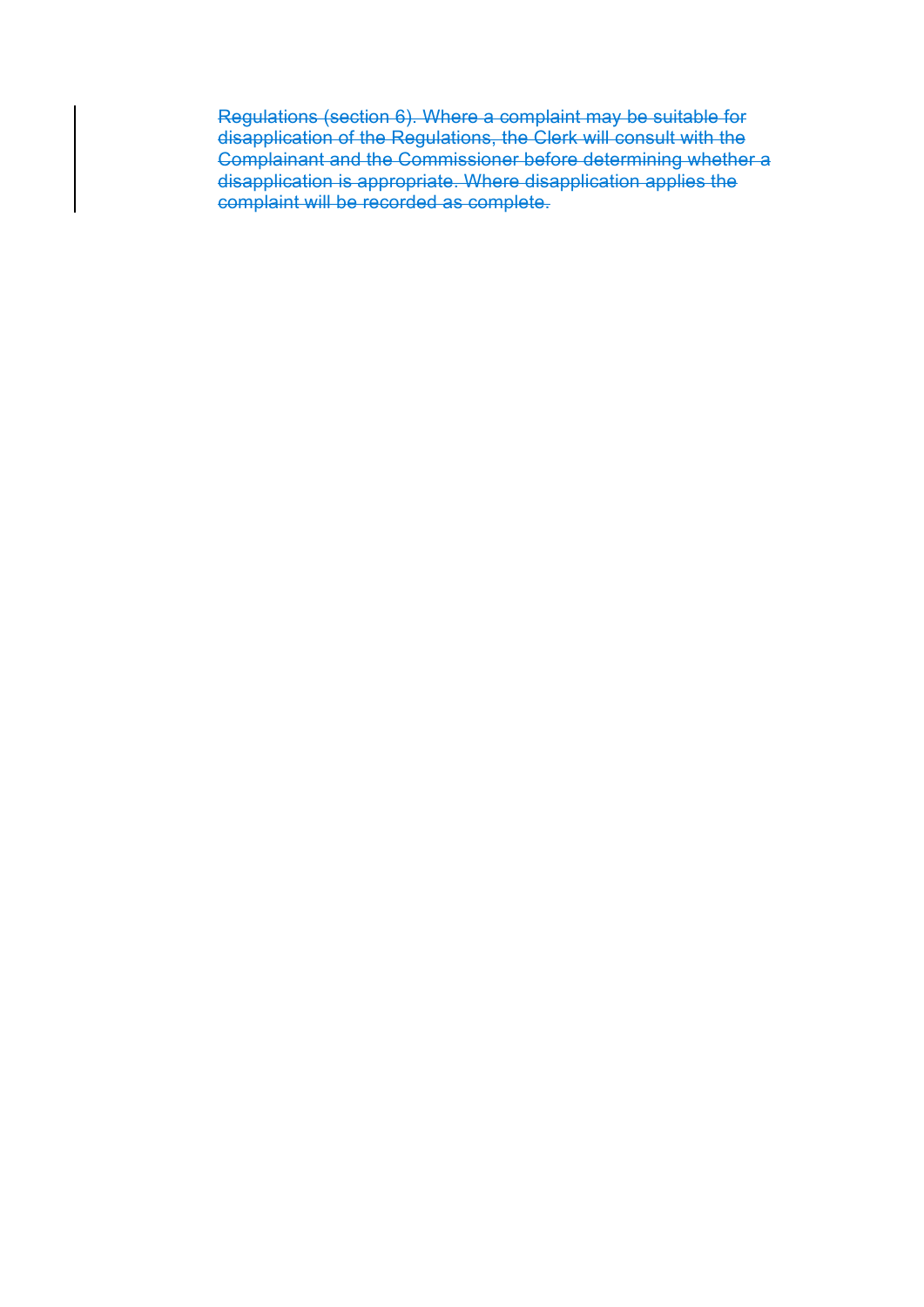- vi. Where a complaint is one which is not referred to the IOPC and is to be considered under informal resolution, to the complainant, setting out timescales and providing details about the informal resolution procedure, and giving the complainant two weeks to make further comments in support of their complaint. Where the Clerk believes that the circumstances of the case are such that the Panel may decide to treat the complaint as having been resolved, they will ask the complainant to provide their representations in this regard for the Panel to take into account: and
- vii.i. write to the person complained about, setting out timescales and providing details about the informal resolution procedure and giving them two weeks to make comments in response to the complaint.
- 6.31.1 The Clerk will compile a brief report for the Panel (or if considered appropriate a sub-Committee of the Panel), setting out the pertinent details of the complaint, responses to the complaint and comments on matters of fact on the draft report. The report will also detail the relevant legislation, regulations and guidance with recommendations on the next steps.
- 6.41.1 Upon meeting, the Panel (or a Sub-Committee of it where applicable) will first consider whether the complaint has been satisfactorily dealt with and, subject to any representations by the complainant, may decide to treat the complaint as having been resolved. In such a case, the Panel's reasons will be recorded and notified to the parties.
- 6.51.1 The Panel shall have regard to:
	- **The Code of Conduct of the Commissioner:**
	- Whether the complaint discloses a specific conduct failure identifiable within the Code of Conduct of the Commissioner:
	- Whether the complaint related to operational policing matters which the Commissioner has no authority over; and
	- The remedies available to it.
- 6.61.1 If the Panel believes that the matter has not yet been satisfactorily dealt with, it will determine the most suitable course of action to assist informal resolution, taking into account any applicable guidance issued by the Secretary of State and any applicable guidance issued by the IOPC. Any such action plan will include an indicative timeframe. Any action plan may include the following:
	- **Asking the Clerk to the Panel to write an explanatory letter to the** complainant on behalf of the Panel;
	- Requesting that an officer of the PCVC's Office write an explanatory letter to the complainant:
	- Suggesting a change to the Office of the PCVC policy;
	- Requesting that an apology be tendered by the person complained about (no apology may be tendered on behalf of the person complained against unless that person has admitted the alleged conduct and agreed to the apology).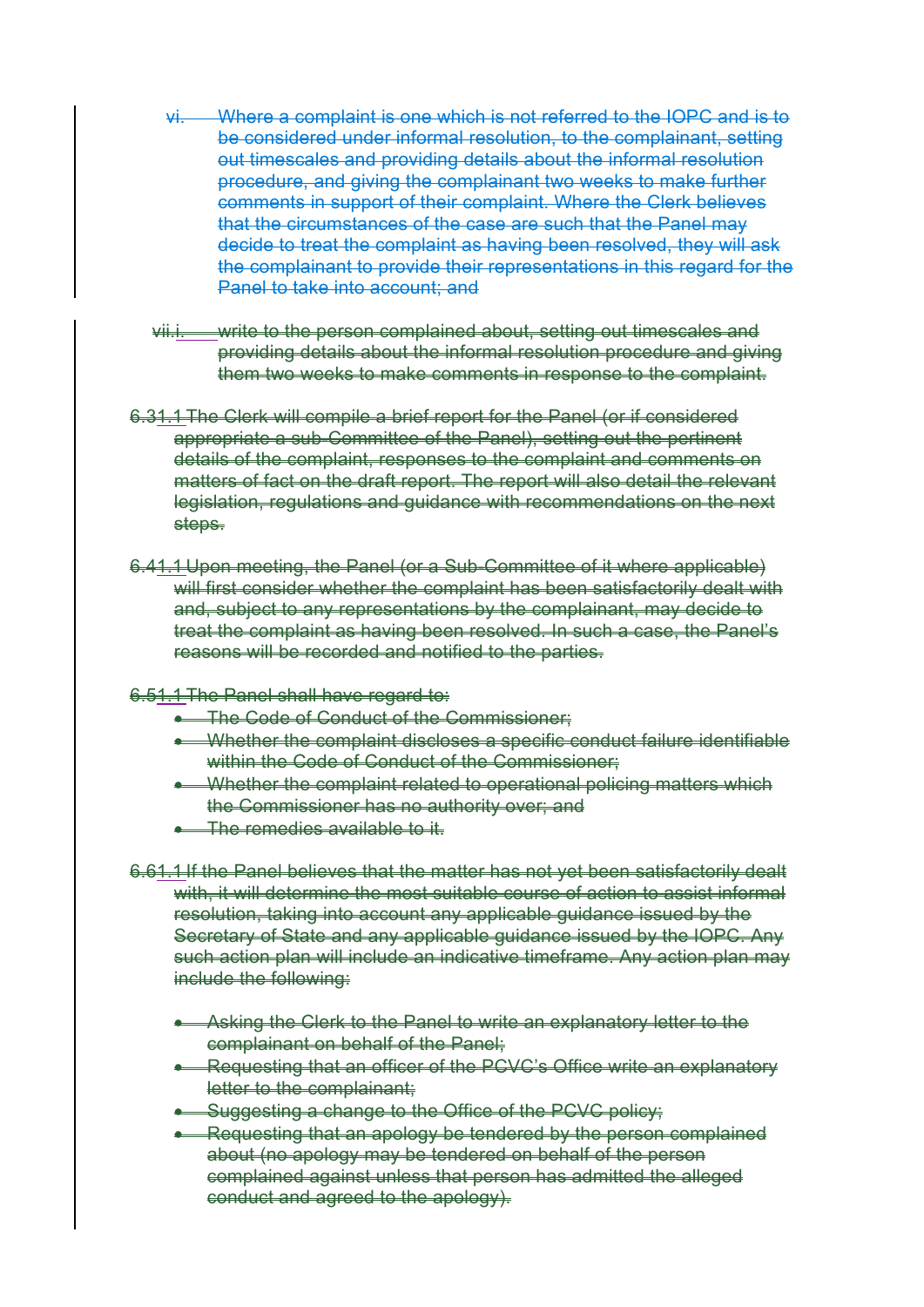- 6.71.1 In accordance with Regulations, the Panel will not conduct an investigation. The Panel may exercise its delegated powers to require the person complained against to provide information or documents or attend before it to answer questions or give evidence, as this will not be regarded as an investigation. However, any other step intended to gather information about the complaint, other than inviting the comments of the complainant and the person complained against, will not be permitted.
- 6.81.1 If, at any stage, the IOPC informs the Panel that it requires the complaint to be referred to it, or if the Panel decides that the matter has a criminal element and therefore needs to be referred to the IOPC, the informal resolution process will be discontinued.
- 6.91.1 The Clerk will make a record of any informal resolution and will, usually within five working days, provide copies to the complainant and the person complained about.
- 6.101.1 The Panel shall not publish any part of any such record unless the Panel:
	- has given the complainant and the person complained against the opportunity to make representations in relation to the proposed publication; and
	- having considered any such representations, is of the opinion that publication is in the public interest.
- 6.111.1 In considering complaints against the Commissioner, the Panel will meet in private and will report to each quarterly scheduled meeting of the Panel summarising any complaints that have been considered since the last meeting, including the outcome.

#### **Resolution of Complaints**

- 7.1 If a complaint is not referred to the IOPC or rejected it must be dealt with by informal resolution. This is a way of dealing with a complaint by solving, explaining, clearing up or settling the matter directly with the complainant without an investigation or formal proceedings. It is a flexible process that may be adapted to the needs of the complainant and the individual complaint.
- 7.2 If a complaint has already been satisfactorily dealt with by the time it comes to the Panel's attention, the complaint may be considered resolved and no further action taken. The Clerk can take this decision following consultation with the Chair and Vice-Chair of the Panel.
- 7.3 Matters requiring informal resolution will be considered by the Panel or by a Sub-Committee where section 7.2(v) applies. The Panel or a Sub-Committee of it may take such steps as appropriate to resolve the matter.
- 7.4 Informal resolution will be discontinued if the IOPC notifies the Panel that they require the complaint to be referred to them, or if the Clerk in consultation with the Chair and Vice-Chair of the Panel decides the complaint should be referred to the IOPC.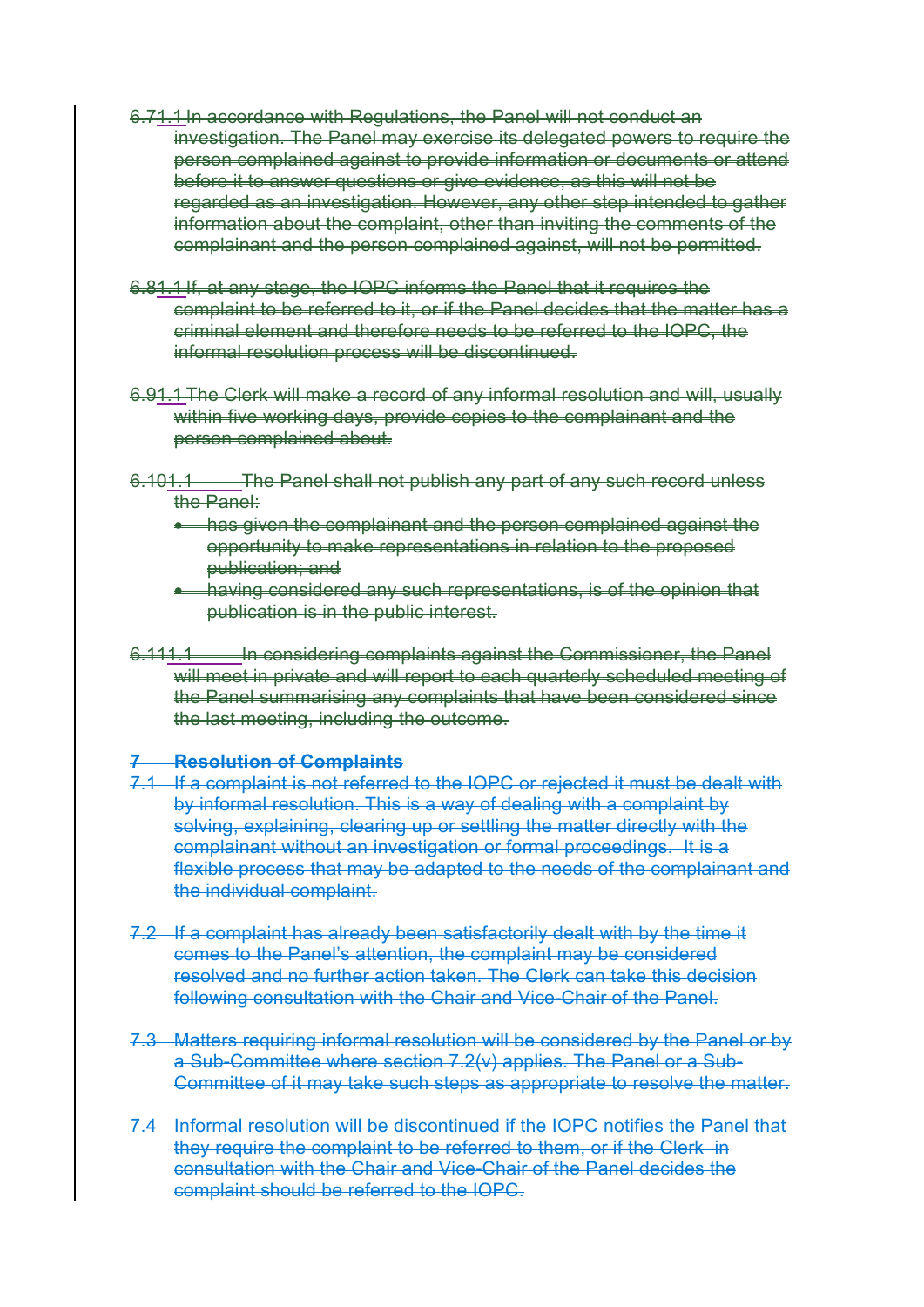#### **8 Requirements for informal resolution**

- 8.1 The intention is for the procedure to be flexible so it can be adapted to individual circumstances. However, there are some formal requirements:
- No investigation can take place. The Panel has the power to require the person complained against to provide information and documents and to attend to answer questions. This does not amount to an investigation.
- The complainant and the person complained against must be given the opportunity to comment on the complaint as soon as is practicable.
- Any failure by the person complained against to comment on the complaint when invited to do so will be noted in the written record.
- No apology can be tendered on behalf of the person complained against unless the person has admitted the alleged conduct and agreed to the apology.

#### **9 The outcome of informal resolution**

- 9.1 There are no formal sanctions arising from informal resolution however, the Panel may publish a report or recommendation.
- 9.2 The aim is to resolve a complaint to the satisfaction of the parties involved. For example, the person complained against may agree that an apology would be appropriate, an explanation might resolve the concern, or an agreement on how to move forward may be reached following mediation.

Publishing the outcome of informal resolution

- 9.31.1 A record of the outcome (decision notice) must be made as soon as practicable after the process is completed. Copies must be provided to the complainant and the person complained against.
- 9.41.1 The Panel may decide to publish the decision notice if it is considered to be in the public interest and having provided the complainants and the Commissioner the opportunity to make representations on whether or not it should be published

#### **10 B Conduct Matters and Serious Complaints**

- 10.1 The Panel has delegated authority to the Clerk for filtering complaints and deciding which complaints may amount to a Conduct Matter or Serious Complaint and should be referred to the IOPC. For a Conduct Matter or Serious Complaint the Clerk will determine the referral to the IOPC in consultation with the Chair and Vice-Chair to the Panel. The Clerk may take advice from the IOPC before making a referral.
- 10.2 The referral must be made to the IOPC as soon as possible and no later than the close of business the day after the Panel becomes aware that the matter should be referred.
- 10.3 In addition to Conduct Matters and Serious Complaints, complaints which are required by the IPOC to be referred must be referred.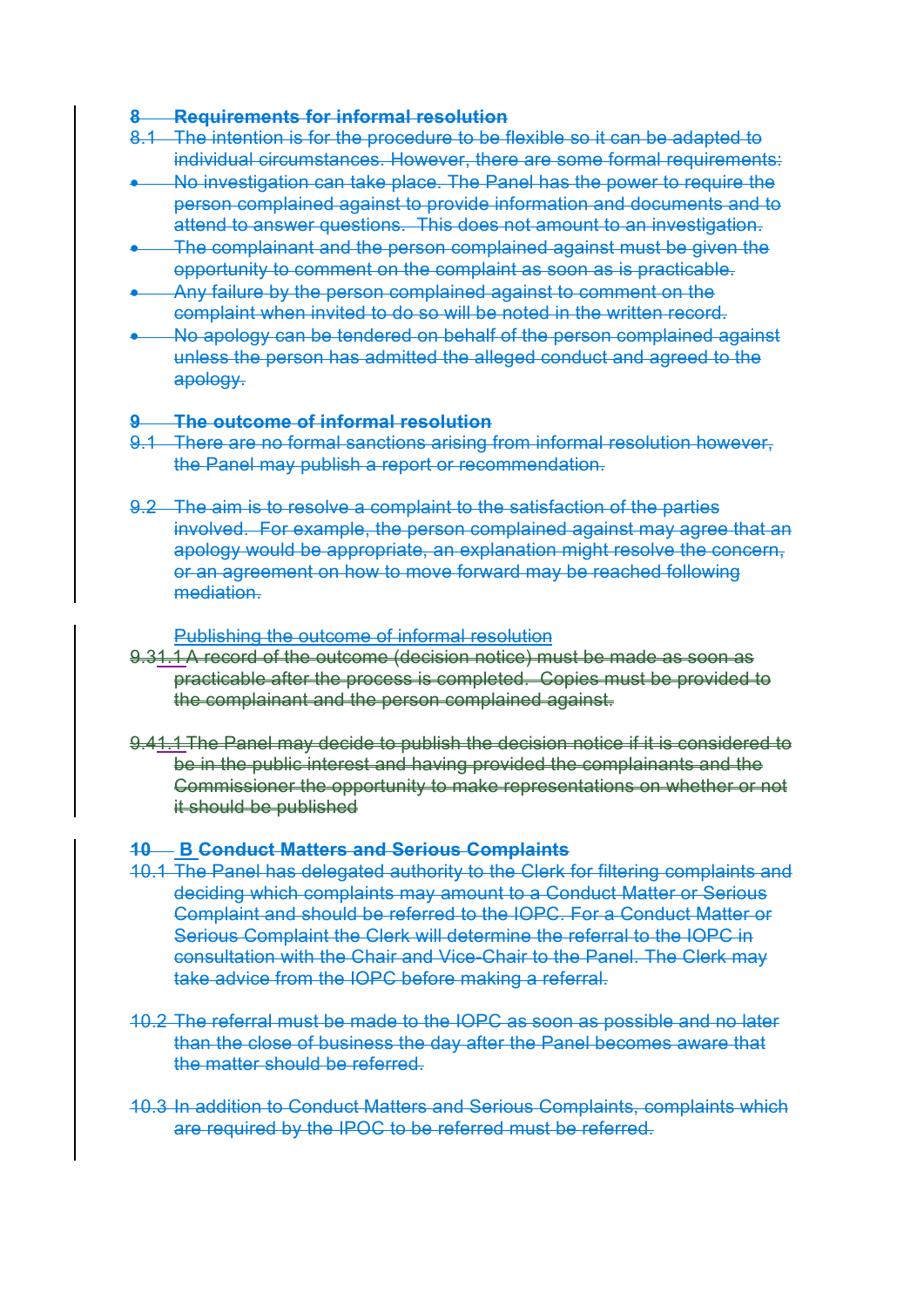Conduct Matters

- 10.4 For the purposes of the Regulations a "Conduct Matter" is a matter in the case of which there is an indication (whether from the circumstances or otherwise) that the Commissioner may have committed a criminal offence in England or Wales or, although committed elsewhere, it is an offence triable in England or Wales.
- 10.5 A complaint does not need to have been made for a Conduct Matter to arise and to be dealt with under the Regulations.
- 10.6 Conduct Matter must be recorded by the Panel and entered into the Recorded Complaints and Conduct Matters Database (detailed at section 11)

Serious Complaints

- 10.7 The Panel is not responsible for investigating or determining whether a crime has been committed.
- 10.8 A 'serious complaint' means a qualifying complaint made about conduct which constitutes or involves, or appears to constitute or involve, the commission of a criminal offence.
- 10.9 The Complainant, and the person complained about, should be notified unless doing so might prejudice a future investigation. It is possible for the IOPC to refer any complaint back to the Panel for resolution.
- 10.10 In order to enable the Panel to discharge its duties under the Regulations, the PCVC, DPCVC, the Monitoring Officer of the PCVC's office, every counsel, solicitor or legal or other advisor instructed or retained by them are required, as soon as reasonably practicable, to notify the Panel and provide written details of the proceedings in question whenever the PCVC and/ or DPCVC is the defendant to or an interested party in legal proceedings.
- 10.11 Such persons are expected generally to cooperate with the Panel in the discharge of its statutory duties under the Regulations to such extent as is not inconsistent with any legal professional privilege or obligation of confidence.

#### **11 Withdrawn complaints**

- 11.1 A complainant can withdraw or discontinue their complaint at any time by notifying the Panel in writing (addressed to the Clerk) and signing the notification. This must be recorded, and if the complaint has been referred to the IOPC they shall be updated.
- 11.2 The Panel may decide not to treat the complaint as withdrawn, but to treat it as a Conduct Matter and refer it to the IOPC in accordance with the procedure set out in section 7. This decision will be made by the Clerk in consultation with the Chair and Vice-Chair of the Panel.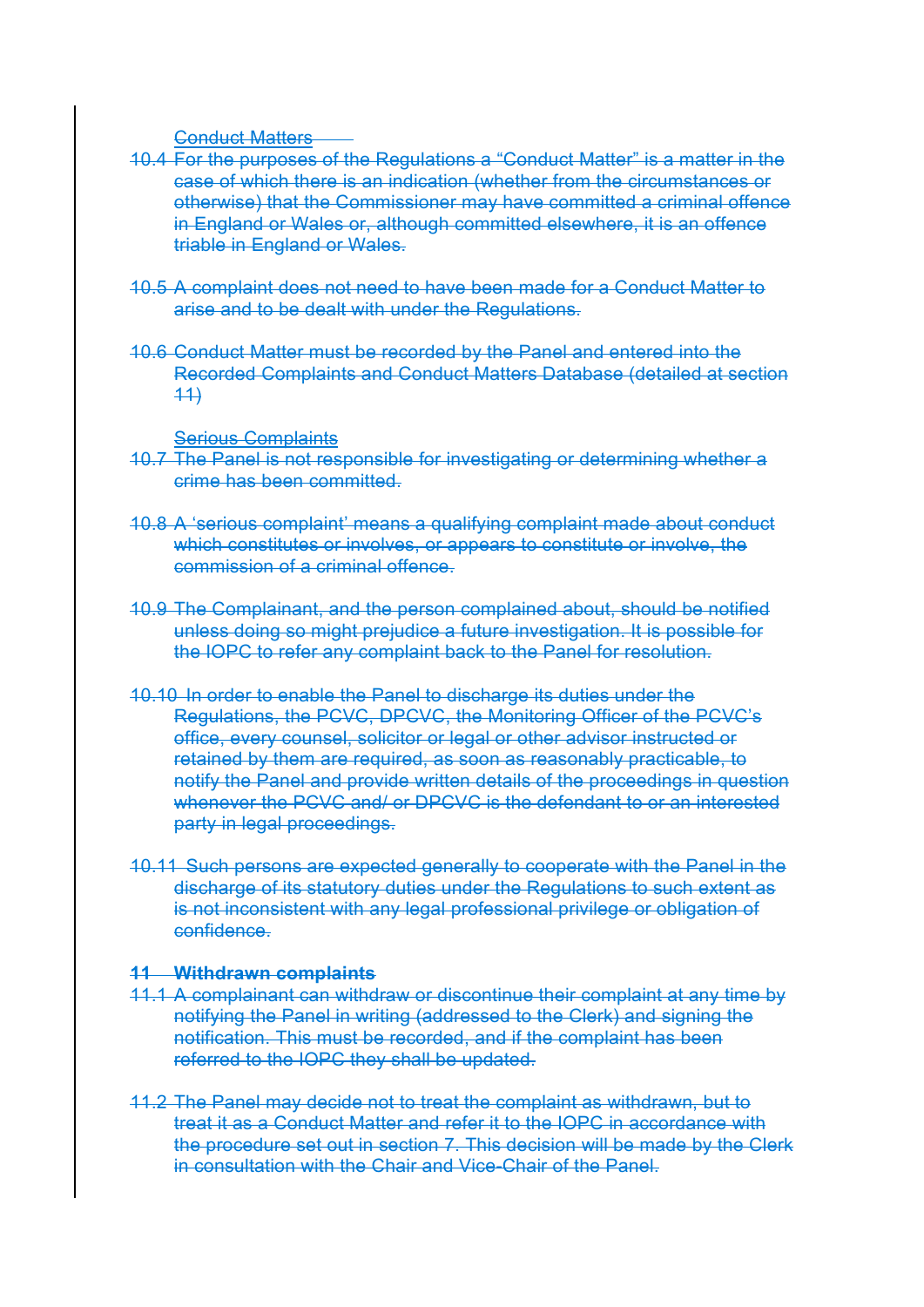- 11.3 In respect of a Recorded Complaint the Panel must determine whether it is the public interest for the complaint to be treated as a Conduct Matter despite the complainant's withdrawal of it.
- 11.4 The Panel shall notify the Commissioner of the recording of a withdrawal of the Recorded Complaint and whether they have decided to treat it as a Recorded Conduct Matter. The Register will be amended accordingly.
- 11.5 The person who is the subject of the complaint will be kept informed, unless to do so might prejudice a criminal investigation or pending proceedings, or would in some way not be in the public interest.

#### **121 Conduct occurring outside England and Wales**

- 12.11.1 The Commissioner has a duty to notify the Panel of any allegation, investigation or proceedings in relation to their conduct which would otherwise be a Conduct Matter under the Regulations only by reason of the fact that the conduct in question did not occur in England or Wales.
- 12.21.1 If the Panel receives such a notification from the Commissioner then they shall handle it in whatever manner (if any) that the Panel thinks fit.
- 12.31.1 Accordingly, by no later than the end of the working day following the day on which the investigation, allegation or proceedings (as above) comes to their attention, the Commissioner shall notify the Panel via the Clerk in writing of the matter.

#### **13 The Recorded Complaints and Conduct Matters Database**

13.1 The Panel will establish a formal register known as "the Recorded Complaints and Conduct Matters Register" for the purposes of recording Complaints and Conduct Matters under the Regulations. This Register will take the form of an electronic database within which to record all key details pertaining to a Complaint including the date received, the complainant, a summary of the complaint / the category into which it falls (Conduct Matter, Serious Complaint or other Recorded Complaint), the date on which it was recorded, an indication of intended action on the Complaint and any other information deemed relevant as set out within the Act or Regulations. The database will be maintained by the Clerk to the Panel.

## **146 Record Keeping and Provision of Information**

- 14.16.1 The Panel shall retain the record for 12 months after the Commissioner leaves office, which includes every recorded complaint and purported complaint made or received by the Panel.
- 14.26.2 The Panel shall provide to the IOPC all such information or documents specified and all evidence or other things so specified or described by the IOPC in a notification given by the IOPC to the Panel and in a manner and within a time so specified.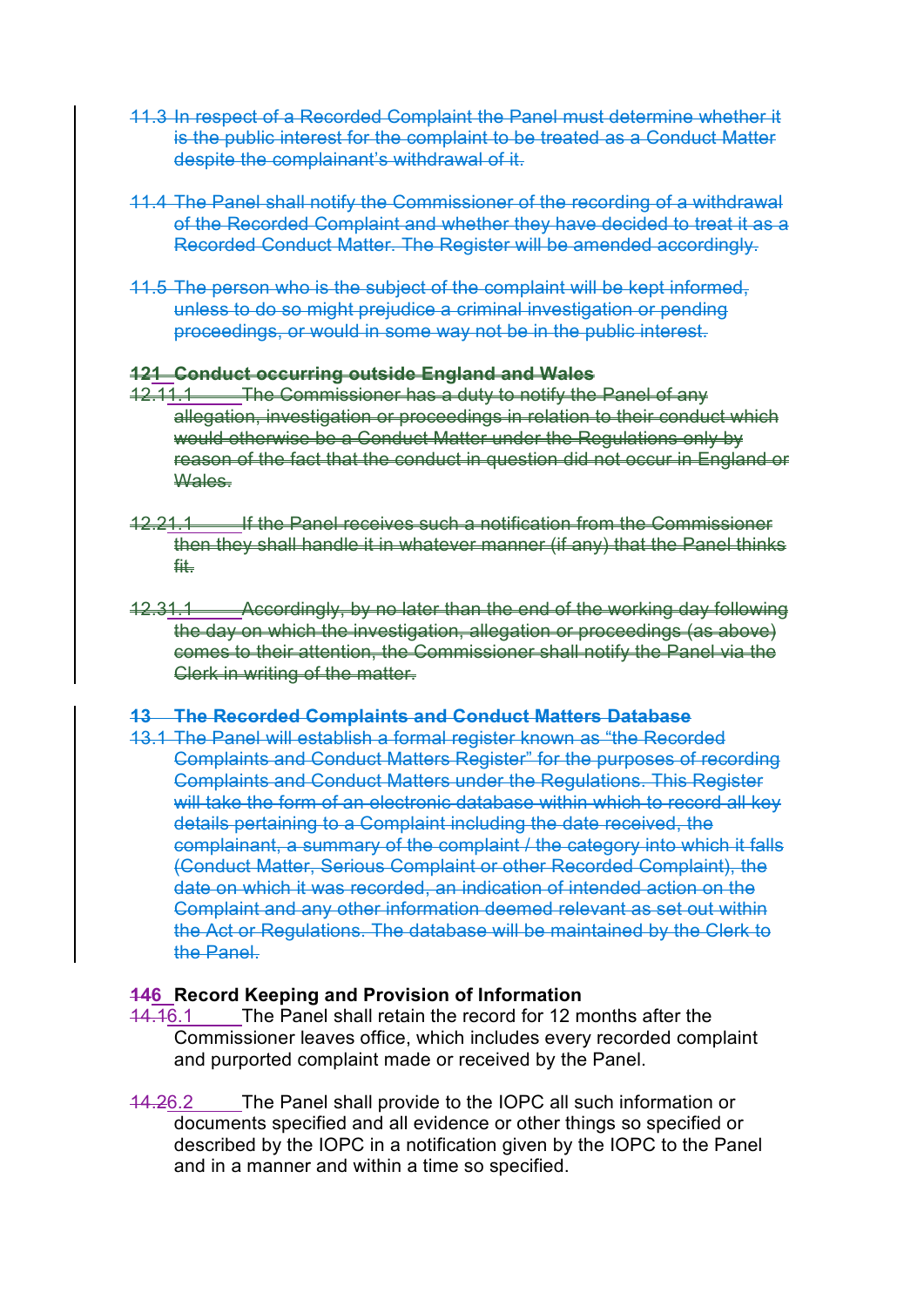# **157 Appeals**

15.17.1 There is no right of appeal to informal resolution.

15.27.2 Where all other procedures have been exhausted and the complainant is still not happy about the way their complaint has been handled, they can refer the matter to The Local Government Ombudsman, who will carry out an investigation on their behalf. Contact details can be found at http://www.lgo.org.uk/making-a-complaint/ or by telephone contacting 0300 061 0614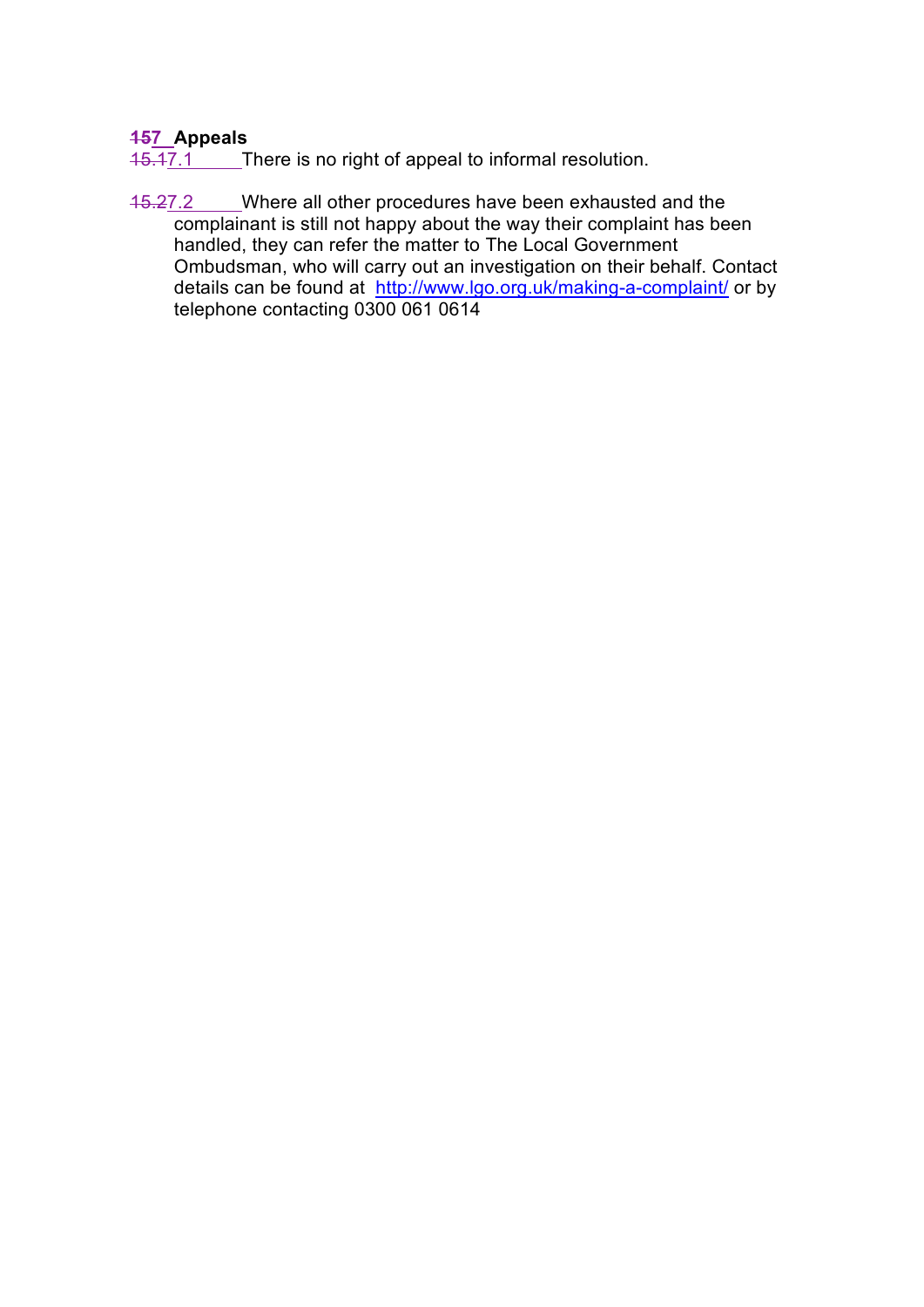**ANNEX 1** 





# **DURHAM POLICE AND CRIME PANEL**

# **COMPLAINT FORM**

Complaint about the Durham Police and–Crime and Victims' Commissioner or Deputy Police and–Crime and Victims' Commissioner (where appointed).

Your details

1. Please provide us with your name and contact details

**Full Name (including title):** 

**Address:** 

**Preferred contact number:** 

#### **Alternative contact number:**

#### **Email address:**

- 2. Your address and contact details will not usually be released unless necessary or to deal with your complaint. However, we will tell the following people that you have made this complaint:
	- The office holder you are complaining about.
	- Any other person whom we consider it necessary to inform to properly investigate your complaint.
	- The IOPC

We will tell them your name and give them a summary of your complaint. We will give them full details of your complaint where necessary or appropriate to be able to deal with it. If you have serious concerns about your name and a summary, or details, of your complaint being released, please complete section 5 of this form.

#### Making your complaint

3. Your complaint will initially be considered, usually within seven working days, by the Monitoring Officer of the Police, Crime and Victims' Commissioner's (PCVC) Office, who if there appears to be the Clerk and Monitoring Officer to the Police and Crime Panel. any substance in your complaint will forward the matter to the Police and Crime Panel via the Clerk.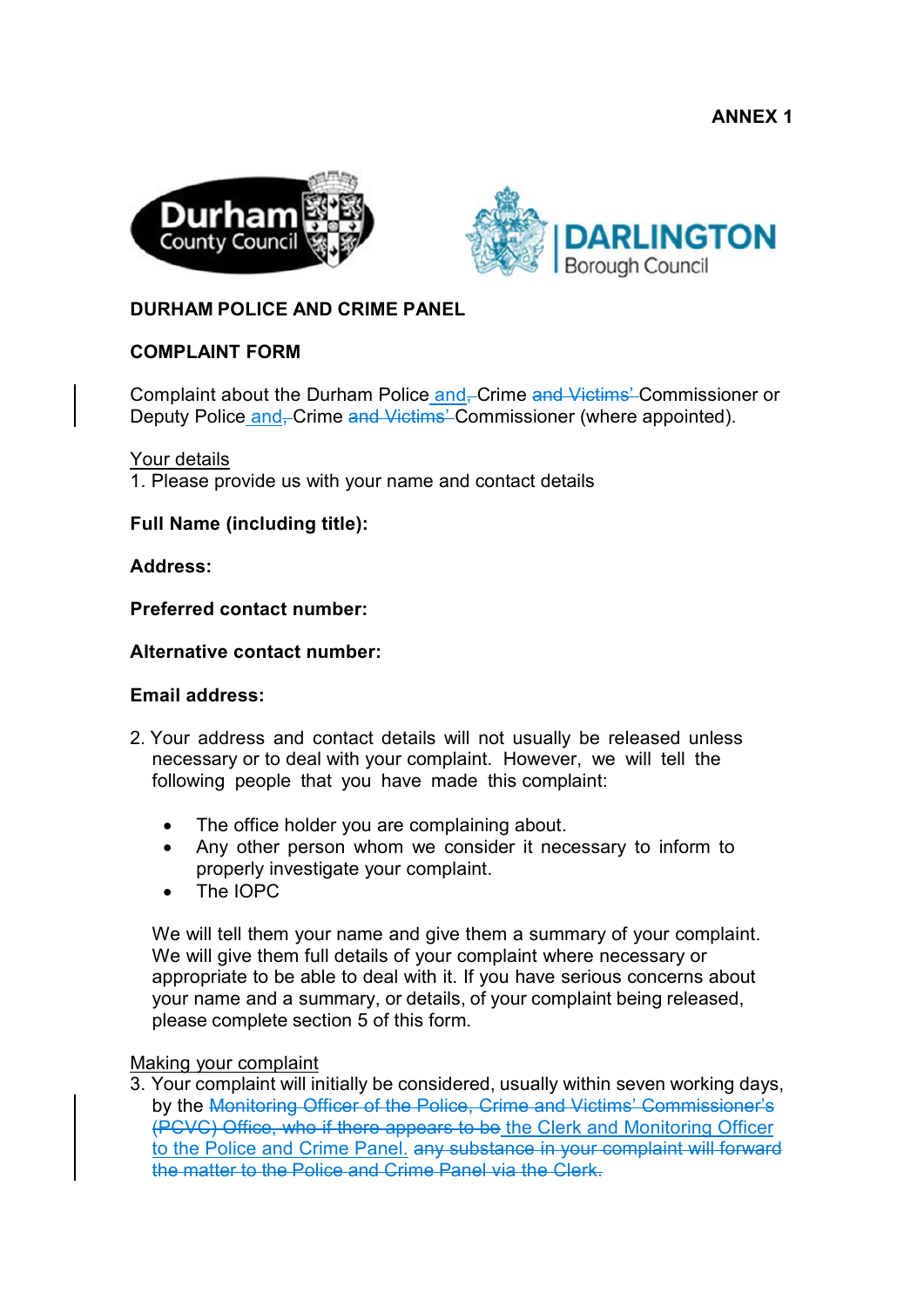Where your complaint alleges potential criminal conduct of the PCVC-PCC or the Deputy PCVCPCC, your complaint will be referred to the IOPC.

Where your complaint relates to the general conduct of the PCC or Deputy PCC, the Clerk will prepare a report for the Police and Crime Panel in accordance with the complaints procedure.

You will be kept informed as your complaint goes through each stage of the complaints procedure.

4. Please explain in this section (or on separate sheets) whether the complaint relates to the PCVC PCC or the Deputy PCVC PCC (where appointed) and details of your complaint.

It is important that you provide all the information you wish to have taken into account when it decides if any action can be taken.

- You should be specific, wherever possible including details about exactly what you are alleging the office holder said or did. For instance, instead of writing that you were insulted, you should state what it was they said.
- You should provide the dates of the alleged incidents wherever possible. If you cannot provide exact dates it is important to give a general timeframe.
- You should explain whether there are any witnesses to the alleged conduct and provide their names and contact details if possible.
- You should provide any relevant background information.

Please provide us with the details of your complaint. Continue on a separate sheet if there is not enough space on this form.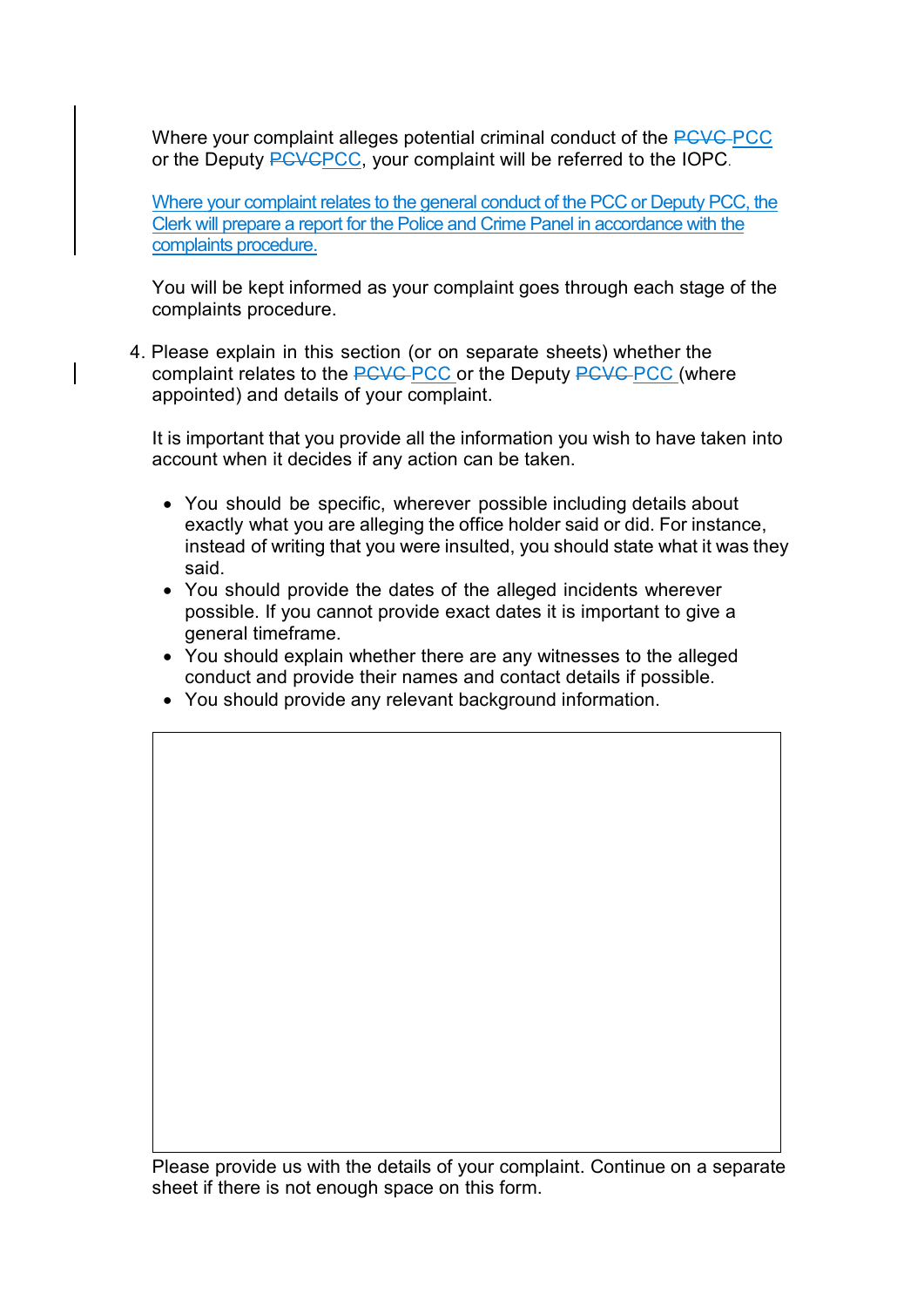#### Request to withhold identity

5. In the interests of fairness and natural justice, office holders who are complained about have a right to know who has made the complaint. We also believe they have a right to be provided with a summary of the complaint and then further details of it if there is a decision to investigate it or take other action on it.

We will not withhold your identity, or a summary or the details of your complaint, unless you have exceptional reasons why we should do so.

If you think you have such reasons and want us to consider withholding your identity and/or any details of your complaint, either altogether or for some period of time, you must indicate at the submission of complaint (section 7). You must also attach to this form a separate sheet which fully explains what information you want withheld and your reasons for your request.

If you do request confidentiality and this is not granted, we will usually allow you the option of withdrawing your complaint. It is important to understand that in certain exceptional circumstances where the matter complained about is very serious, we may still proceed with an investigation or other action and disclose your name even if you have expressly asked us not to.

#### Additional Help

6. Complaints must be submitted in writing which includes email submissions. Should you require assistance with accessing this form, we can make reasonable adjustments to assist you if you have a disability that prevents you from making your complaint in writing or provide the form in an alternative language if required.

If you need any support in completing this form, please let us know as soon as possible. You should initially contact the Monitoring Officer of the PCVC's OfficeClerk and Monitoring Officer to the Panel (whose contact details are given below) who will try to arrange appropriate assistance for you.

## Submission of complaint

## 7. (**Delete as appropriate**)

By signing below I consent to my complaint being considered and presented to those parties identified in paragraph 2 of this form.

**OR**  By signing below I consent to my complaint being considered but I object to my details being provided to those listed in paragraph  $\frac{5}{2}$  of this form. I have provided full reasons as to why I wish my identity to be withheld as required by paragraph 5 of this form. and I understand that my request to remain confidential will until my reasons have been considered by themy identity will be kept confidential until such time my request has been

considered by the Monitoring Officer or Clerk and Monitoring to the Panel .and the option tol understand that I will have the opportunity to withdraw my complaint if the decision is to disclose my detailsit is decided that my identity will be disclosed.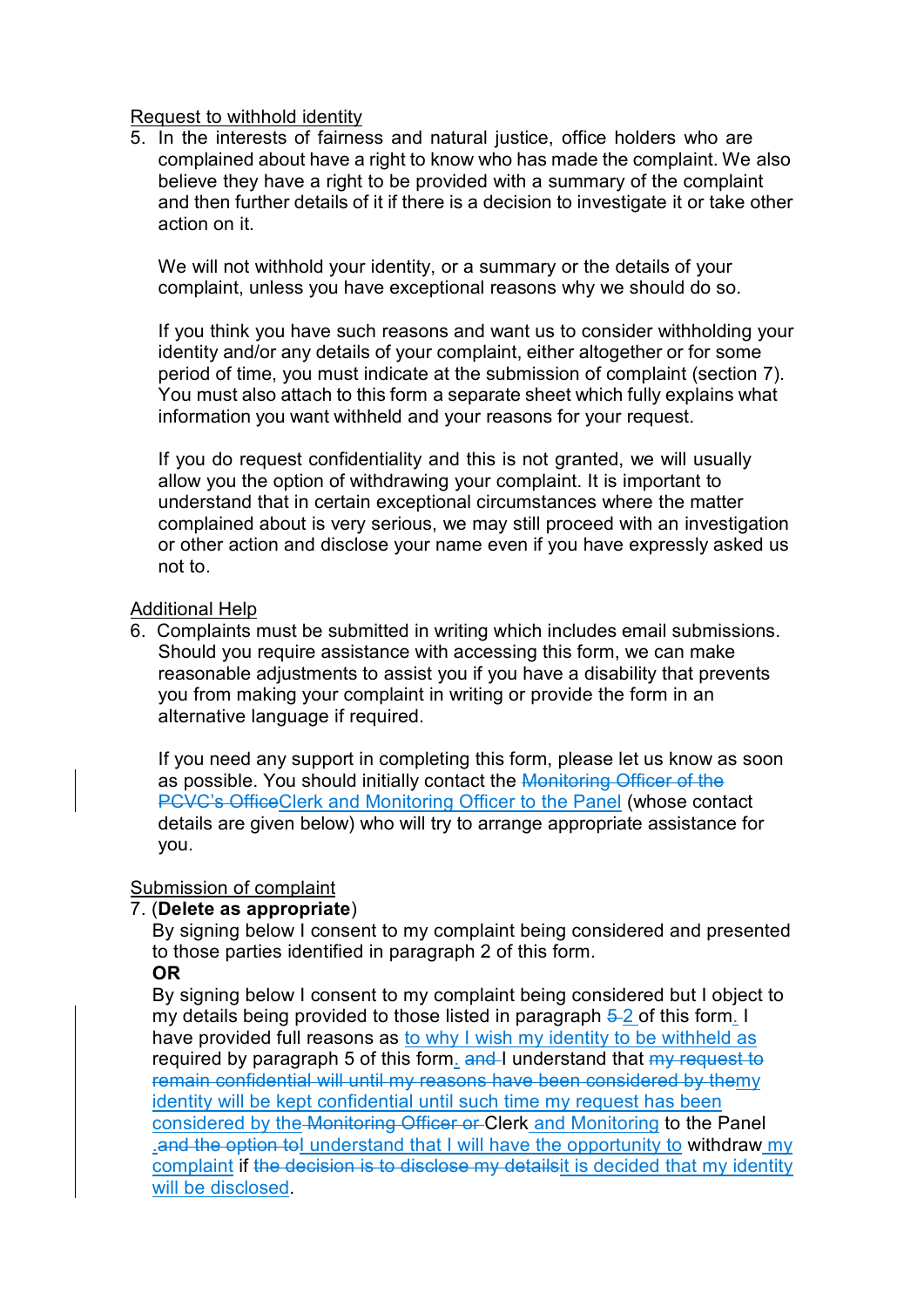Signed ……………………………. Dated …………………………….

This form once completed should be sent, along with any supporting documents to:

The Clerk and Monitoring Officer to the Police and Crime Panel Office of the Police, Crime and Victims' Commissioner Durham Police Headquarters, Durham DH1 5TTDurham County Council County Hall **Durham** DH<sub>1</sub> 5UL

Email: General.EnquiriesPCC@durham-pcc.gov.ukhelen.lynch@durham.gov.uk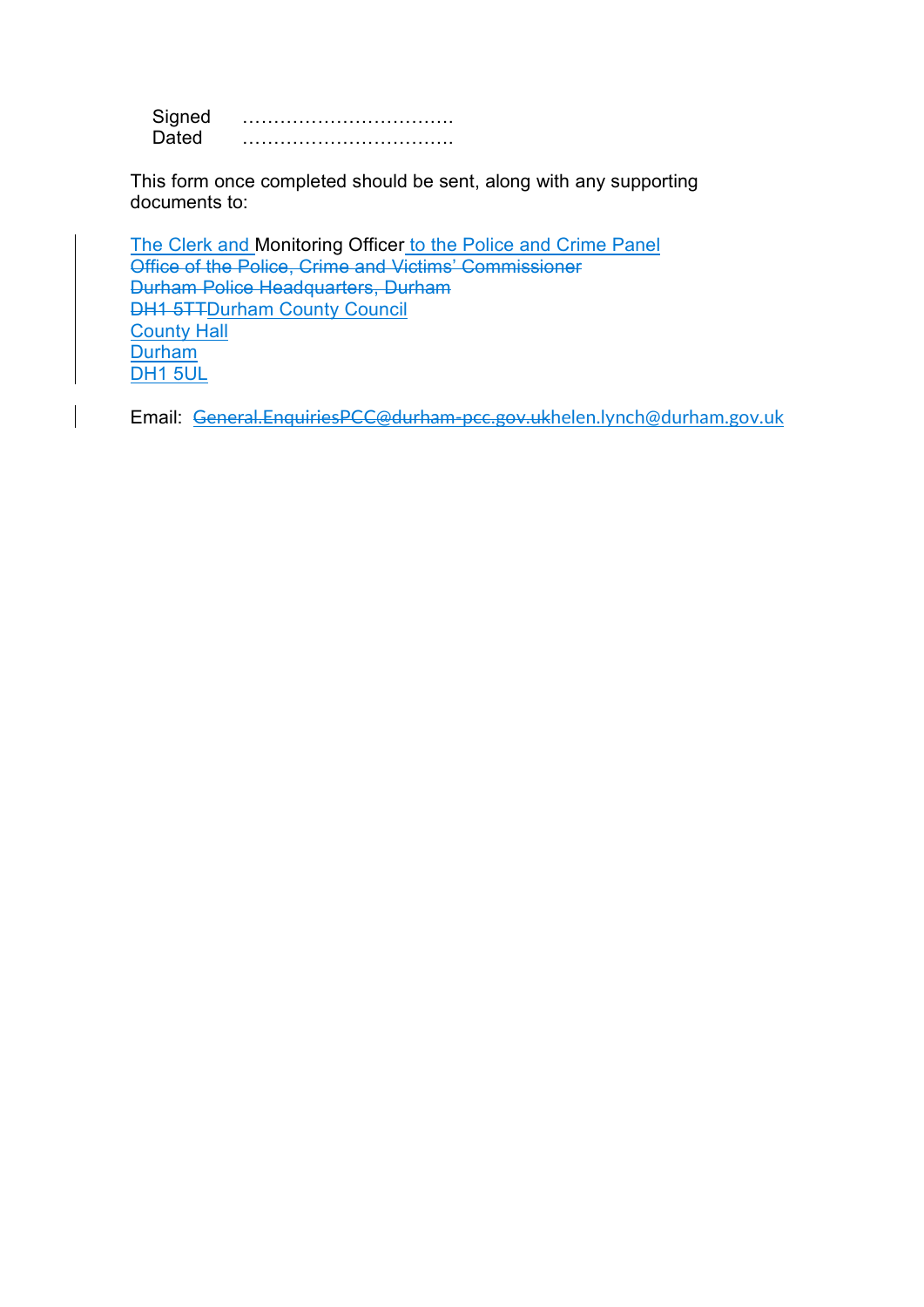#### **HABITUAL OR VEXATIOUS COMPLAINTS CONCERNING POLICE AND CRIME COMMISSIONER AND DEPUTY POLICE AND CRIME COMMISSIONER**

#### **1. Introduction**

- 1.1 This policy identifies situations where complainants, either individually or as part of a group, or a group of complainants, might be considered to be "habitual or vexatious" and ways of responding to these situations.
- 1.2 In this policy the term habitual means "done repeatedly or as a habit". The term vexatious is recognised in the dictionary of law and means "an action brought for the purpose of annoying the opponent and with no reasonable prospect of success". This policy is intended to assist in identifying and managing persons who seek to be disruptive through pursuing an unreasonable course of conduct.
- 1.3 Habitual or vexatious complaints can be a problem for officers and members. The difficulty in handling such complaints is that they are time consuming and wasteful of resources in terms of officer and member time and displace scarce human resources that could otherwise be spent on council priorities. Whilst the Monitoring Officer to the Police and Crime Panel endeavour to process all complaints under procedure there are times when there is nothing further which can reasonably be done to assist or to rectify a real or perceived problem.

#### **2. Habitual or Vexatious Complainants**

2.1 For the purpose of this policy, the following definition of habitual or vexatious complainants will be used:

The repeated and/or obsessive pursuit of:

- a. unreasonable complaints and/or unrealistic outcomes; and/or
- b. reasonable complaints in an unreasonable manner.
- 2.2 Prior to considering its implementation, the Monitoring Officer will send a summary of this policy to the complainant to give them prior notification of its possible implementation.
- 2.3 Where complaints continue and have been identified as habitual or vexatious in accordance with the criteria set out in Schedule A the Monitoring Officer will consult with the Chairman or Vice-Chairman of the Police and Crime Panel to seek agreement to treat the complaint as habitual or vexatious and for an appropriate course of action to be taken. Schedule B details the options available for dealing with habitual or vexatious complaints.
- 2.4 The Monitoring Officer will notify complainants, in writing of the reasons why their complaint has been treated as habitual or vexatious and the action that will be taken. The Monitoring Officer will also notify the PCVC, and Deputy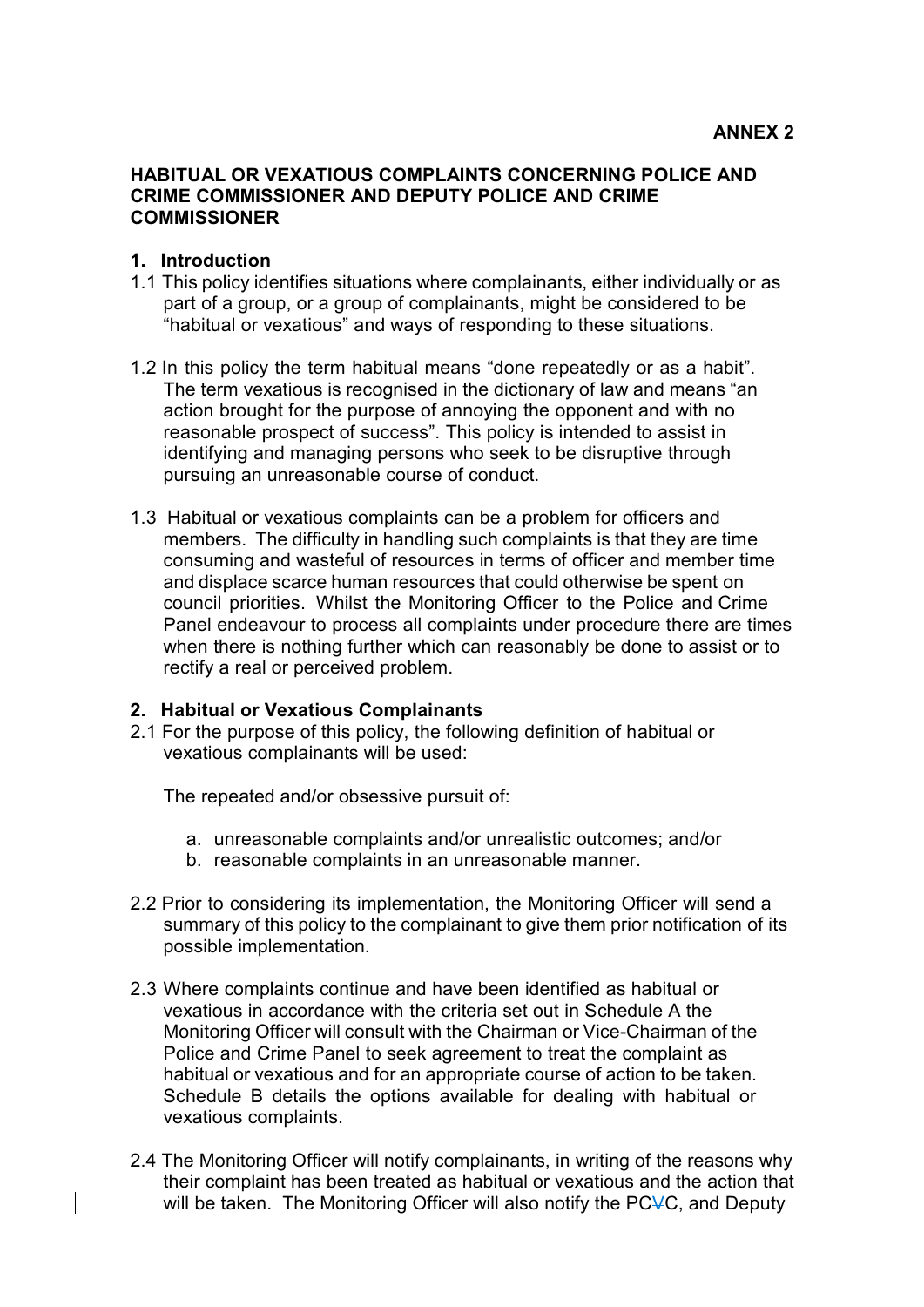PCVC, as appropriate, that complainant has been designated as a habitual and vexatious complainant to the Police and Crime Panel.

2.5 Once a complainant has been determined to be habitual or vexatious, their status will be kept under review after one year and monitored by the Monitoring Officer with reports being taken to Police and Crime Panel as required. If a complainant subsequently demonstrates a more reasonable approach then their status will be reviewed.

**Schedule A - Criteria for determining habitual or vexatious complainants**  Complainants (and/or anyone acting on their behalf) may be deemed to be habitual or vexatious where previous or current contact with them shows that they meet *one* of the following criteria:

Where complainants:

- 1) persist in pursuing a complaint where the procedure for handling complaints has been fully and properly implemented and exhausted.
- 2) persistently change the substance of a complaint or frequently raise new issues or seek to prolong contact by frequently raising further concerns or questions whilst the complaint is being addressed. (Care must be taken however not to disregard new issues which are significantly different from the original complaint as they need to be addressed as a separate complaint.)
- 3) are repeatedly unwilling to accept documented evidence given as being factual or deny receipt of an adequate response in spite of correspondence specifically answering their questions or do not accept that facts can sometimes be difficult to verify after a long period of time has elapsed.
- 4) repeatedly do not clearly identify the precise issues which they wish to complain about despite reasonable efforts to help them specify their concerns and/or where the concerns identified do not fall within the remit of the Police and Crime Panel.
- 5) regularly focus on a trivial matter to an extent which is out of proportion to its significance and continue to focus on this point. It is recognised that determining what a trivial matter is can be subjective and careful judgement will be used in applying this criteria.
- 6) has threatened or used physical violence towards employees at any time. This will itself cause personal contact with the complainant and/or their representative to be discontinued and the complaint will, therefore, only be continued to be written communication. The Council must determine that any complainant who threatens or uses actual physical violence towards employees will be regarded as a vexatious complainant. The complainant will be informed of this in writing together with notification of how future contact with the Council is to be made.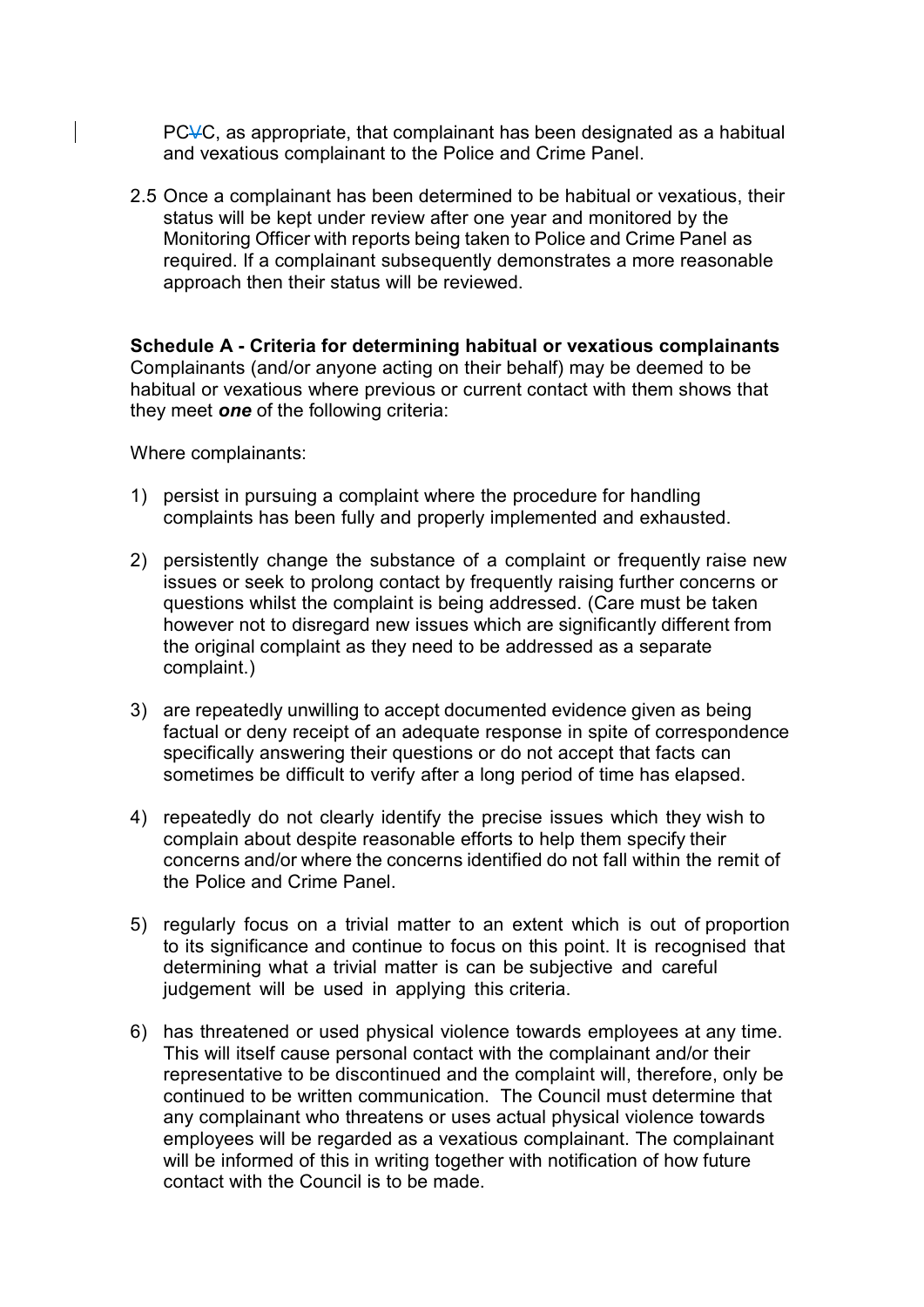- 7) have in the course of addressing a complaint to the Monitoring Officer had an excessive number of contacts with the Police and Crime Panel, placing unreasonable demands on officers. A contact may be made in person by telephone, letter, email or fax. Judgment will be used to determine excessive contact taking into account a specific circumstance of each individual case.
- 8) have harassed or been verbally abusive on more than one occasion towards officers dealing with complaints. Officers recognise that complainants may sometimes act out of character in times of stress, anxiety or distress and will make reasonable allowances for this. Some complainants may have a mental health disability and there is a need to be sensitive in circumstances of that kind.
- 9) are known to have recorded meetings or face to face/telephone conversations without prior knowledge and consent by the parties involved.
- 10) make unreasonable demands on the Council and its employees and fail to accept these may be unreasonable, for example insist on an action being taken by Police and Crime Panel which falls outside of its remit.
- 11) make unreasonable complaints which impose a significant burden on the human resources of the Police and Crime Panel and where the complaint:
	- i. clearly does not have any serious purpose or value; or
	- ii. is designed to cause disruption or annoyance; or
	- iii. has the effect of harassing the Police and Crime Panel; or
	- iv. can otherwise fairly be characterised as obsessive or manifestly unreasonable
- 12) make repetitive complaints and allegations which ignore the replies which the Police and Crime Panel has supplied in previous correspondence

**Schedule B - Options for dealing with habitual or vexatious complainants**  The options below can be used singularly or in combination depending on the circumstances of the case and whether the complaint is ongoing or completed.

- 1) A letter to the complainant setting out responsibilities for the parties involved if the Monitoring Officer is going to assess the complaint. If terms are contravened, consideration will then be given to implementing other action as indicated below.
- 2) Decline any contact with the complainant, either in person, by telephone, by fax, by letter, by email or any combination of these provided that one form of contact is maintained. This may also mean that only one named officer will be nominated to maintain contact and the complainant is notified of this person.
- 3) Notify the complainant in writing, that the Police and Crime Panel has responded fully to the points raised and has tried to resolve the complaint